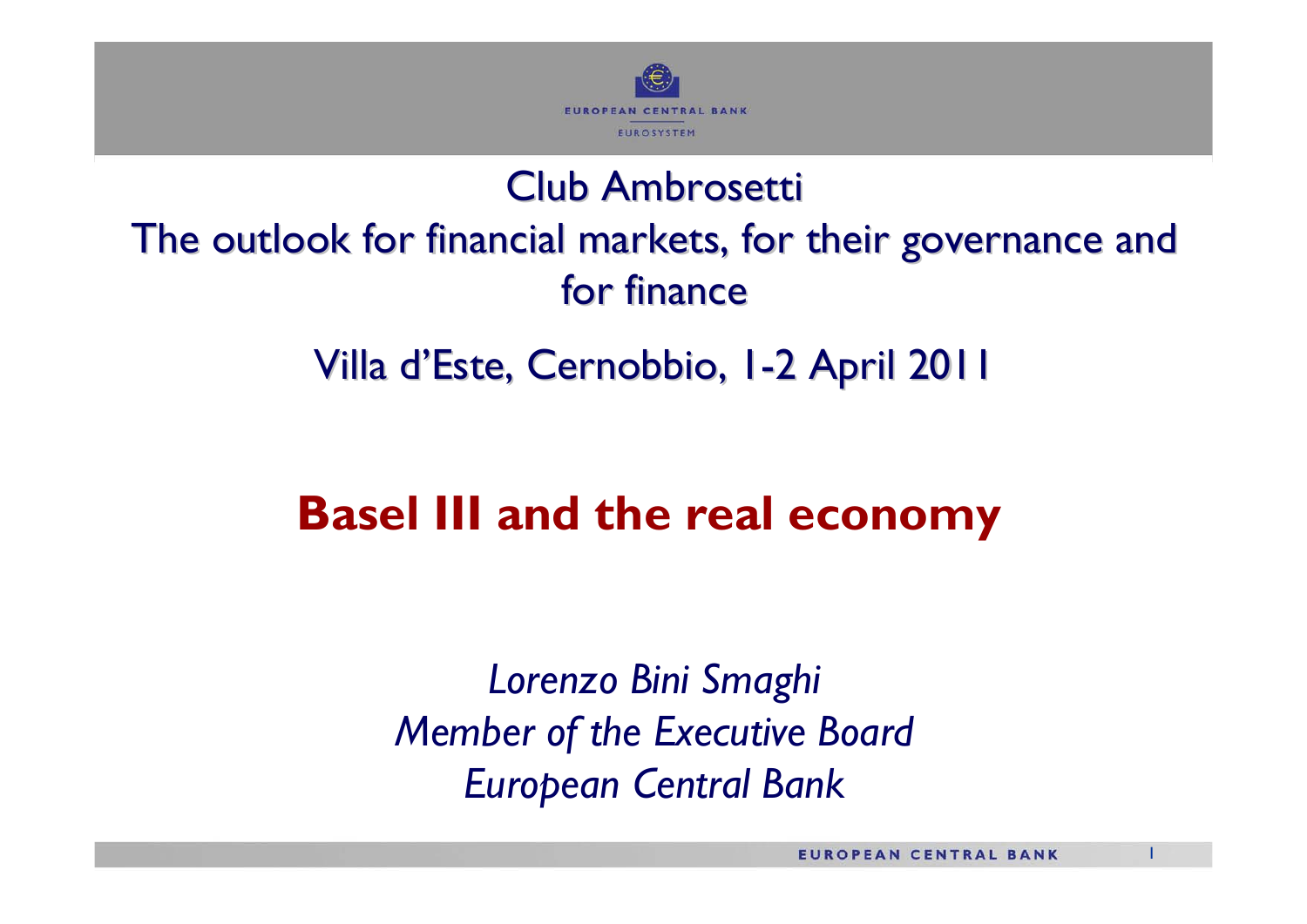## **Macroeconomic impact of Basel III**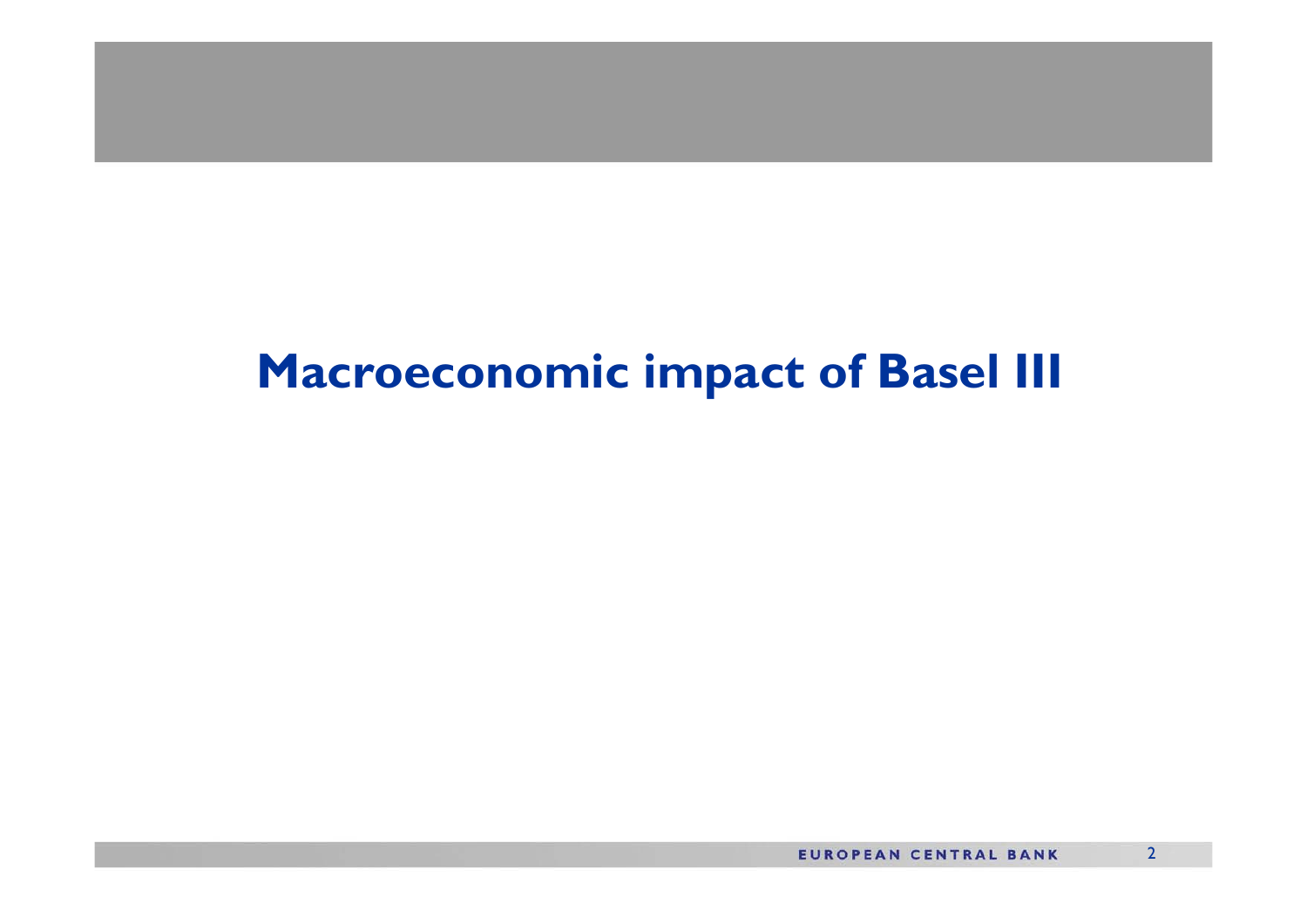#### **Macroeconomic impact assessments**

- • **Impact assessments carried out at the initiative of the Financial Stability Board (FSB) and the Basel Committee on Banking Supervision (BCBS)**
- $\bullet$  **Macroeconomic Assessment Group (MAG) evaluated the transitional costs of introducing higher capital and liquidity requirements**
- • **Long-term Economic Impact group (LEI) assessed the long-term benefits of Basel III**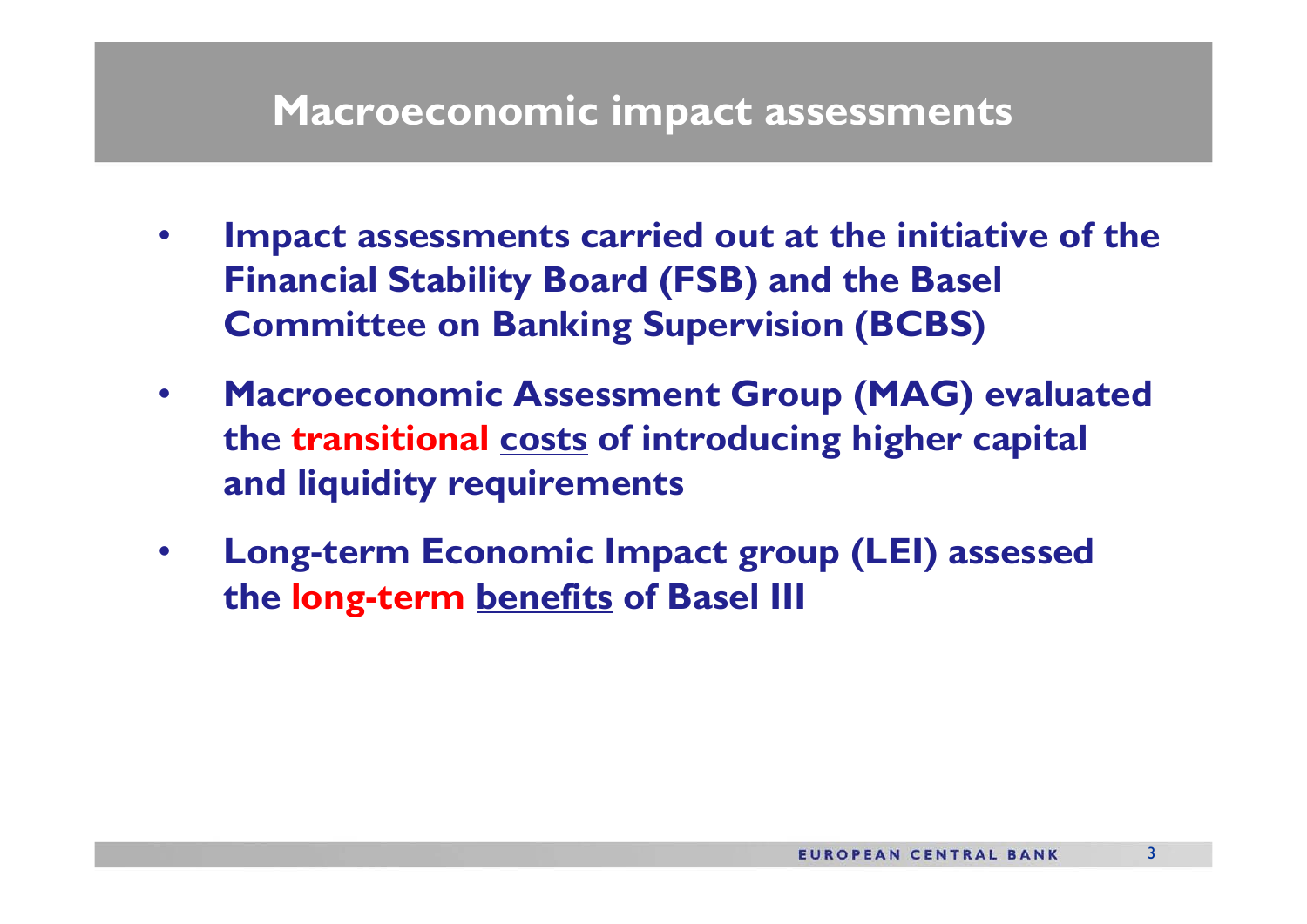**The estimated increase in euro area banking spreads and volumes likely to be moderate (1)**

- • **1 percentage point increase in the target capital ratio leads to**
	- $\mathcal{L}_{\mathcal{A}}$  , and the set of the set of the set of the set of the set of the set of the set of the set of the set of the set of the set of the set of the set of the set of the set of the set of the set of the set of th **lending spreads to increase by 28 bps (1st approach) or**
	- $\mathcal{L}_{\mathcal{A}}$  , and the set of the set of the set of the set of the set of the set of the set of the set of the set of the set of the set of the set of the set of the set of the set of the set of the set of the set of th **spreads to rise by 5 bps and lending to reduce by 2% relative to the baseline (2nd approach)**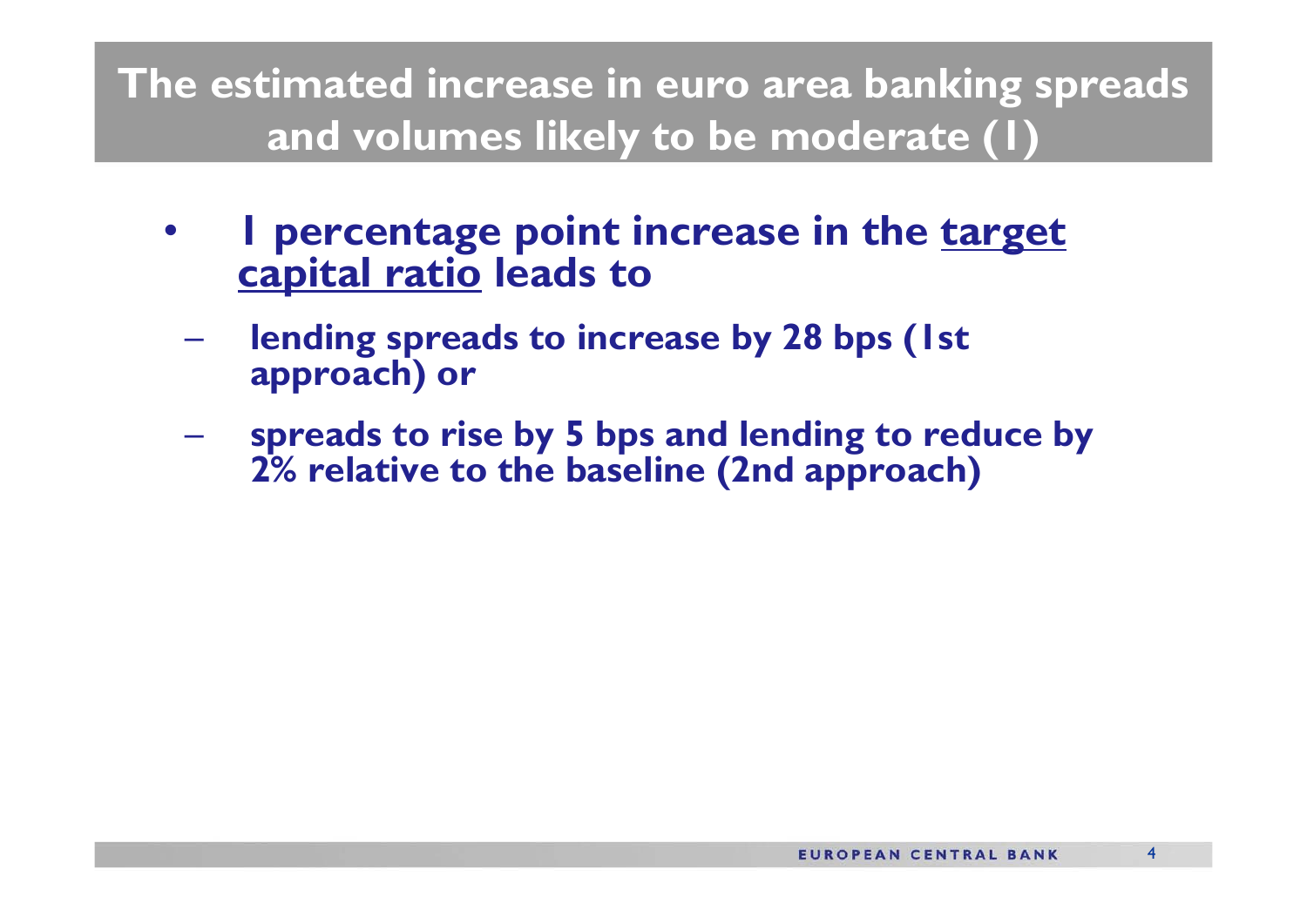**The estimated increase in euro area banking spreads and volumes likely to be moderate (2)**

- $\bullet$  **A 25% increase in liquid asset holdings would increase lending spreads by around 15 bps relative to the baseline**
- • **Implementation of net stable funding ratio would raise spreads by between 57 and 71 bps relative to the baseline**

• **However, fulfilment of capital requirements should have positive spill-over effects on liquidity capital ratio (LCR) and net stable funding ratio (NSFR)**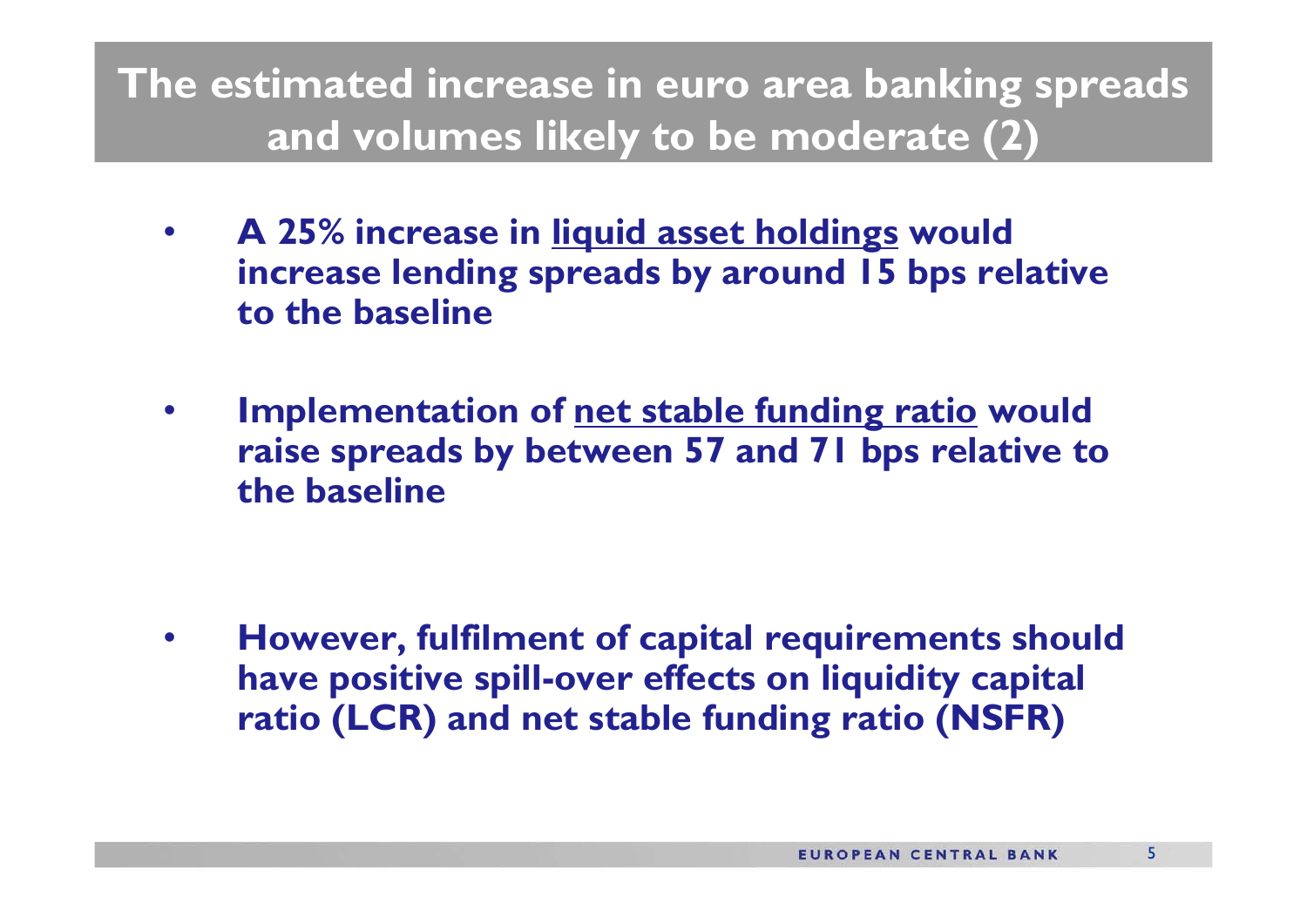## **MAG results show that the GDP peak impact varies according to modelling approach and assumptions…**

|                                                           | <b>ECB</b><br>(MCM<br>model <sup>1</sup> ) | <b>ECB</b><br><b>(CMR</b><br>model <sup>2</sup> ) | <b>Federal Reserve</b><br>(FRB/US model <sup>3</sup> ) |
|-----------------------------------------------------------|--------------------------------------------|---------------------------------------------------|--------------------------------------------------------|
| <b>Without monetary policy</b>                            |                                            |                                                   |                                                        |
| - increase in spreads only                                | $-0.08%$                                   | $-0.29%$                                          | $-0.79%$                                               |
| - increase in spreads with<br>impact on lending standards | $-0.19%$                                   |                                                   | $-0.89%$                                               |
| <b>With monetary policy</b>                               | $-0.16%$                                   | $-0.25%$                                          | $-0.31\%; -0.36\%$                                     |

*Notes: Impact of a 1 percentage point increase in the target capital ratio implemented over four years. In the table, the GDP impact is a deviation of the baseline after 18 quarters since the beginning of the implementation.*

*1 Multi-country model with endogenous monetary policy. GDP-weighted average of results for Germany, France, Italy, Spain and the Netherlands. 2 A medium- to large-scale dynamic stochastic general equilibrium (DSGE) model. (See also Christiano, L, R Motto and M Rostagno (2010): "Financial factors in economic fluctuations", ECB, Working Paper Series, no 1192.) 3FRB/US model with endogenous monetary policy.* 

*Source: "Assessing the macroeconomic impact of the transition to stronger capital and liquidity requirements", interim report of Macroeconomic Assessment Group, August 2010*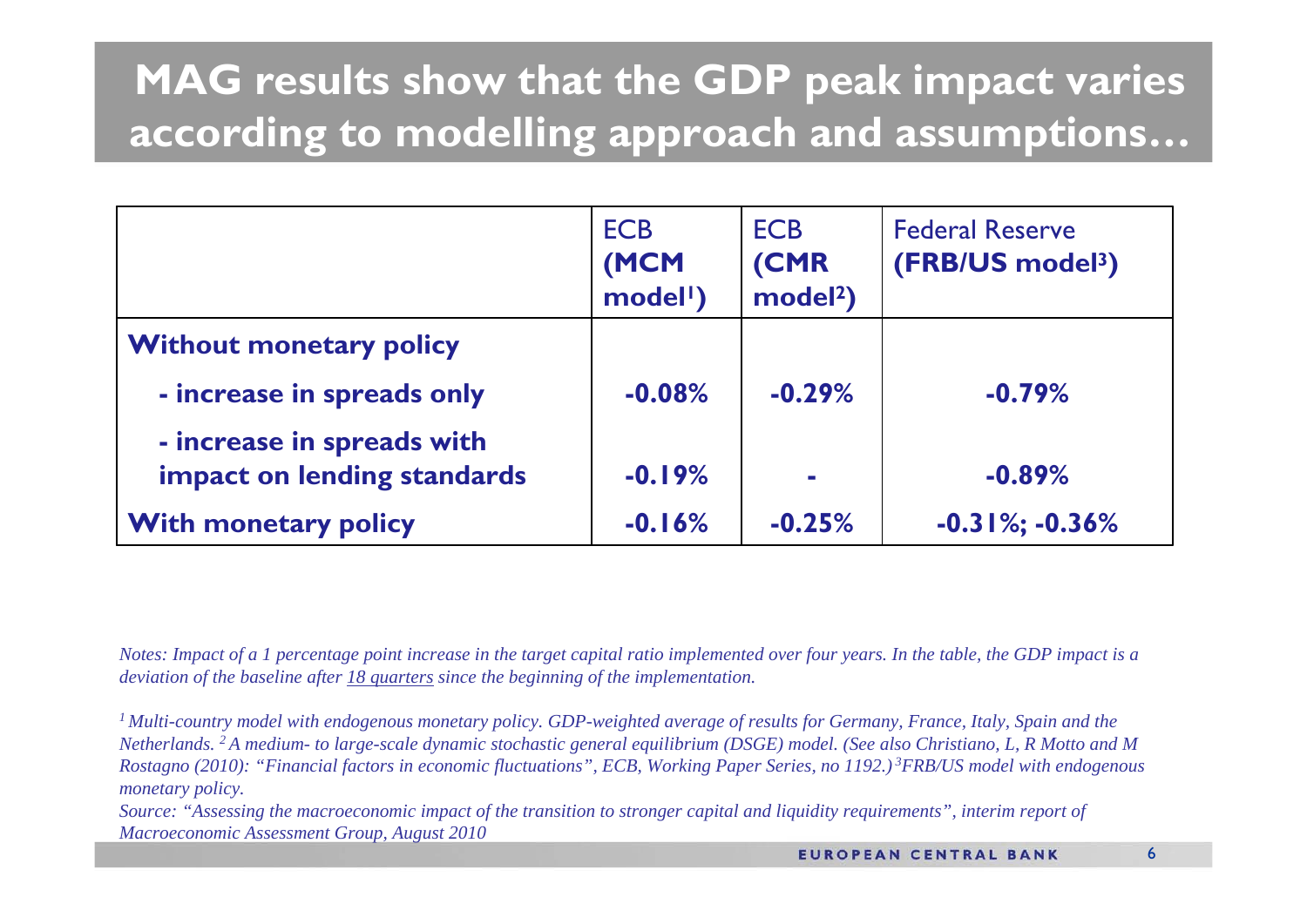### **… but the negative GDP impact is almost nonexistent at the end of the simulation period**



*Impact of a 1 percentage point increase in the target capital ratio implemented over four years. The GDP impact is measured in terms of percent deviation of GDP from baseline. The time unit is quarters.*

*1 Multi-country model with endogenous monetary policy. GDP-weighted average of results for Germany, France, Italy, Spain and the Netherlands. 2 FRB/US model with endogenous monetary policy. Source: "Assessing the macroeconomic impact of the transition to stronger capital and liquidity requirements", interim* 

*report of Macroeconomic Assessment Group, August 2010*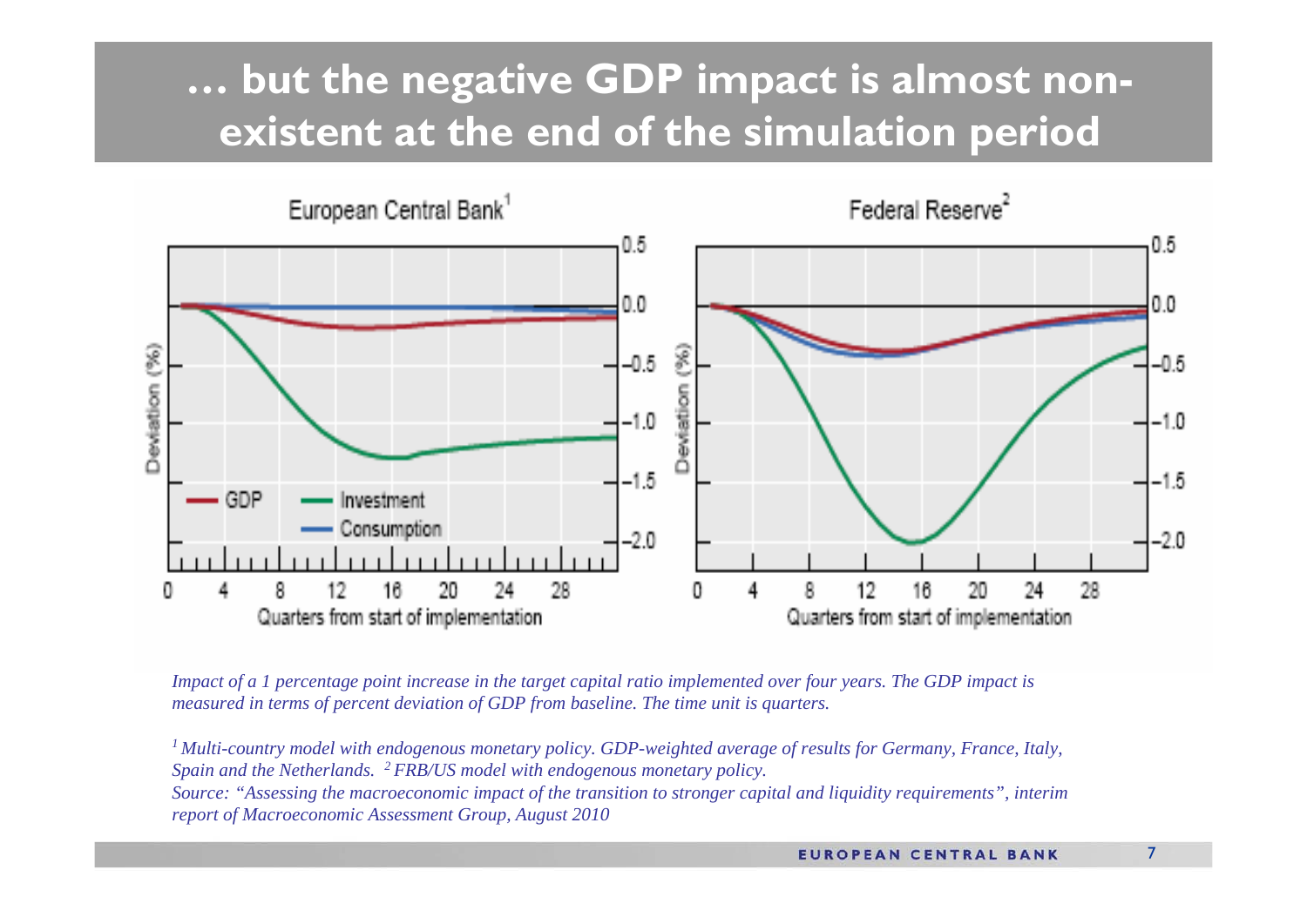#### **The results are subject to several caveats**

- • **Ultimately, the macroeconomic impact depends on**
	- **How banks' behaviour and business models will adjust to meet the new target capital and liquidity ratios and**
	- **how the consequent banks' response in terms of credit supply will affect the real economic activity**
	- **Other factors that may impact on actual outcome could be**
		- $\bullet$ **Development of alternative sources of financing**
		- $\bullet$  **The capacity of markets to absorb new equity offerings by banks**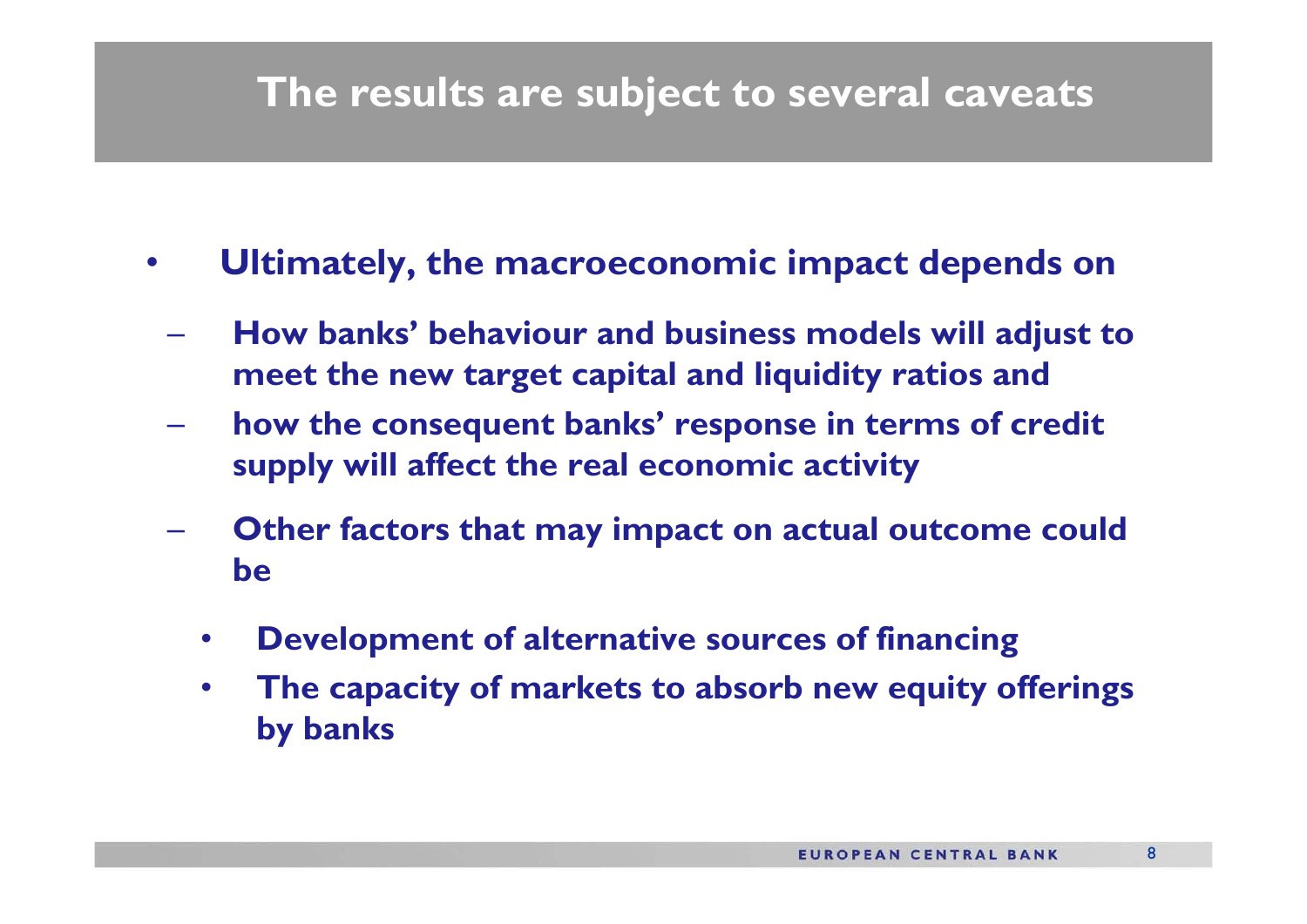#### **Overall impact on euro area macro economy will be relatively modest in the medium- short-run…**

- • **The economy will face transitional costs through tighter credit conditions**
- • **But the negative impact is mitigated by the long implementation period**
- • **The negative effects should not constitute an obstacle to the economic recovery in the euro area**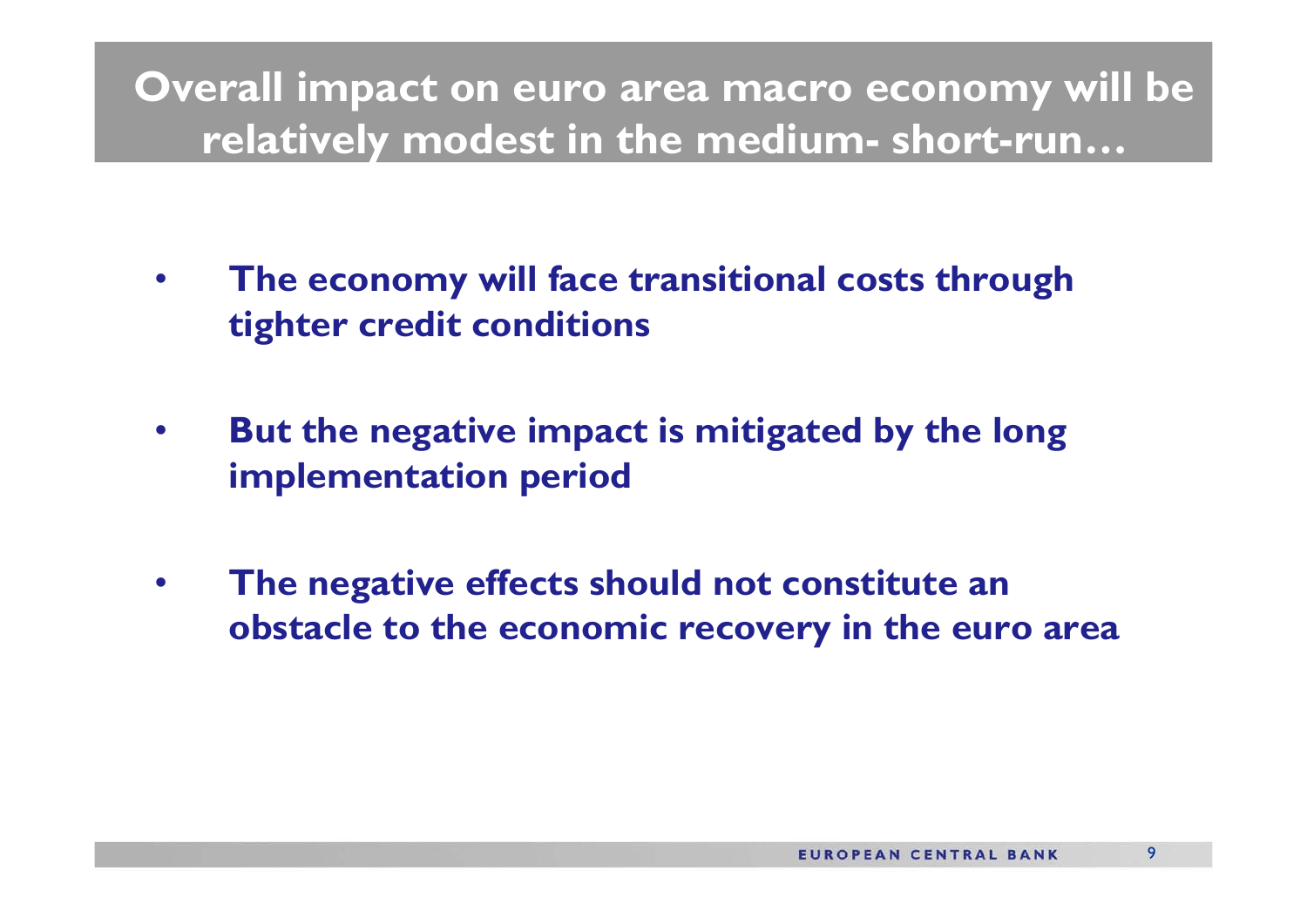#### **…while there are substantial long-term benefits (LEI)**

- $\bullet$ **Increase the resilience of the banking system**
- •**Lower probability for future crisis**
- $\bullet$  **A less pro-cyclical banking system that is better able to support long-term economic growth**
- • **Enhancing level playing field for international banking sector**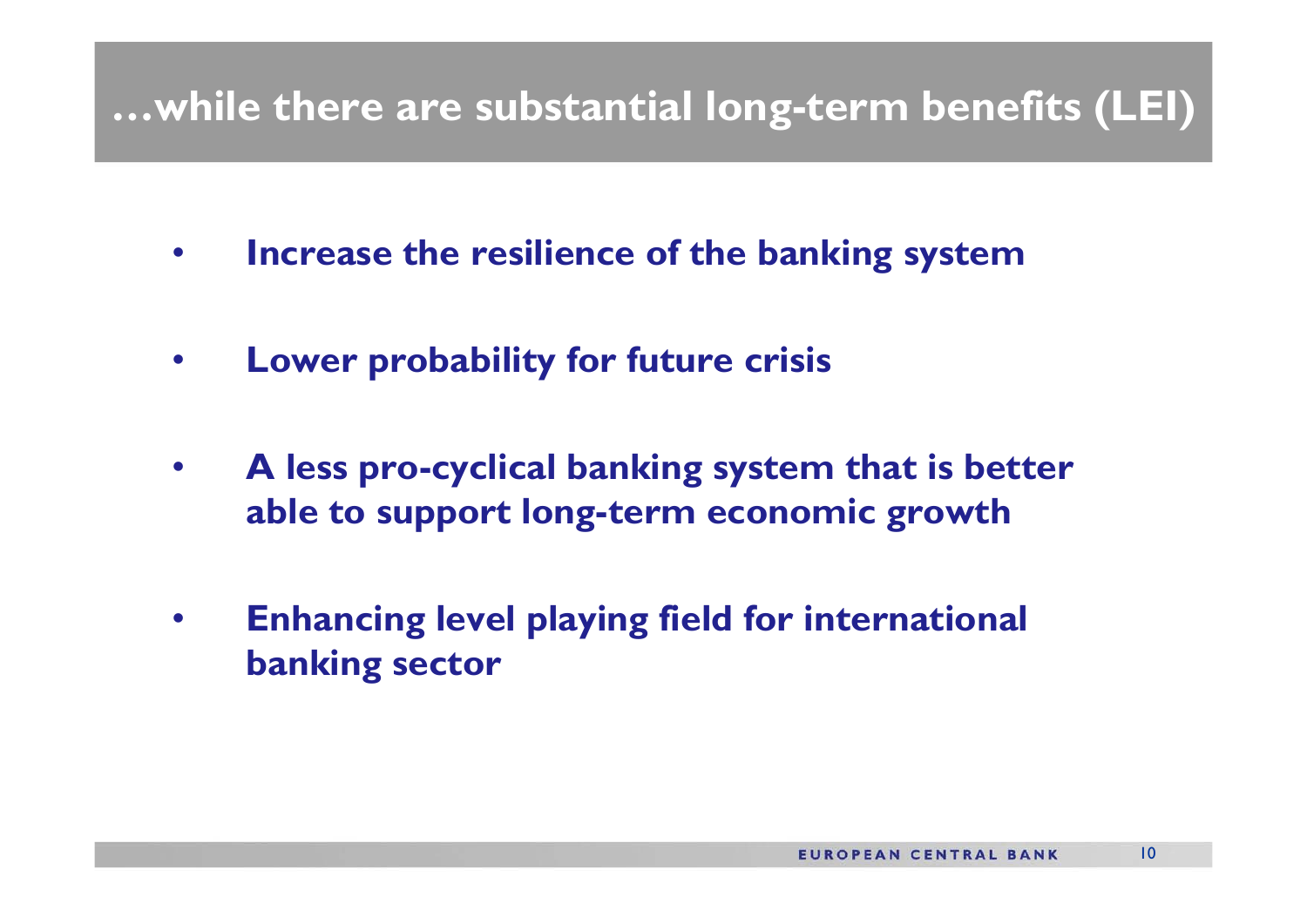#### **LEI study: Net benefits**

#### **Considerable room to tighten capital requirements / declining estimated marginal net benefits**

**Summary graph** 

#### Long-run expected annual net economic benefits of increases in capital and liquidity

Net benefits (vertical axis) are measured by the percentage impact on the level of output

#### Increasing capital and meeting liquidity **Capital only** requirements  $2.5$  $2.5$  $2.0$  $2.0$  $1.5$  $1.5$ Moderate permanent effects No permanent effects  $1.0$  $1.0$  $0.5$  $0.5$  $0.0$  $0.0$  $-0.5$  $-0.5$  $8%$  $9%$ 10% 11% 12%  $13%$  $14%$  $8%$  $9%$ 10% 11% 12% 13%  $14%$ 15%  $15%$ 16% 16% Capital ratio Capital ratio

The capital ratio is defined as TCE over RWA. The origin corresponds to the pre-reform steady state, approximated by historical averages for total capital ratios (7%) and the average probability of banking crises. Net benefits are measured by the difference between expected benefits and expected costs. Expected benefits equal the reduction in the probability of crises times the corresponding output losses. The red and green lines refer to different estimates of net benefits, assuming that the effects of crises on output are permanent but moderate (which also corresponds to the median estimate across all comparable studies) or only transitory.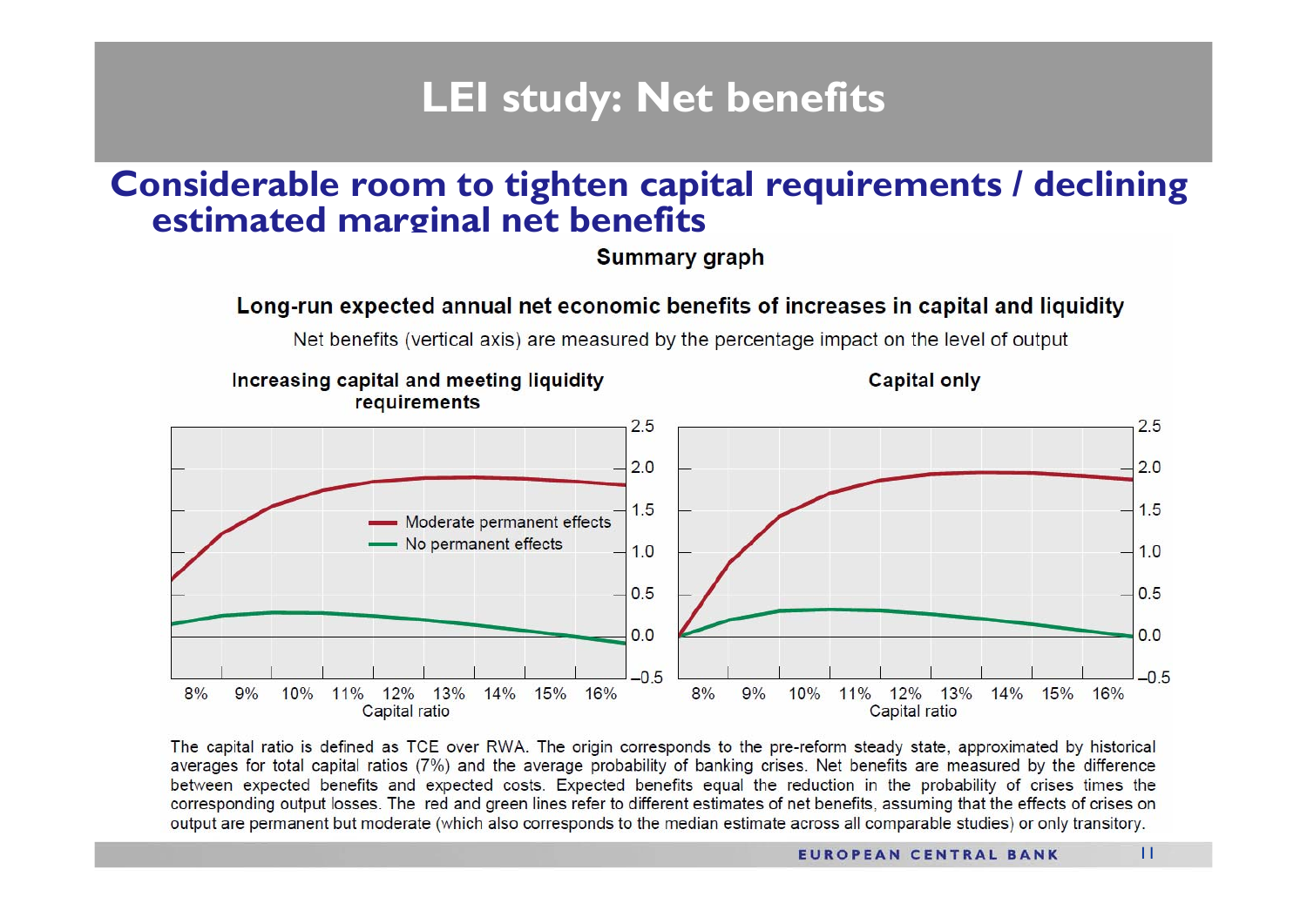## **The markets' assessment**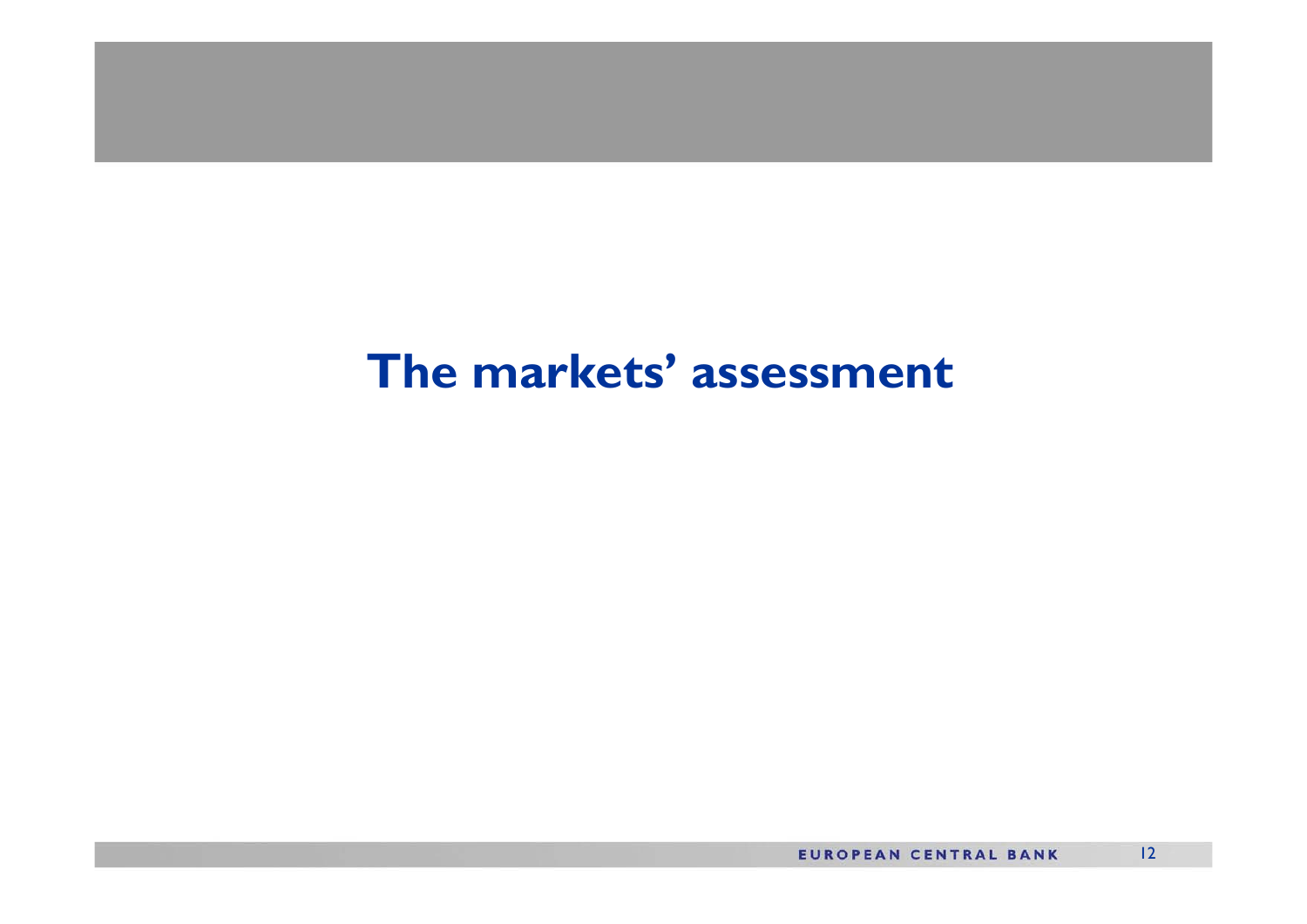#### **Senior unsecured bond yields and Tier 1 capital ratio**



#### Source: Bloomberg.

Note: 1 March 2011, 3 to 5 years maturity, percentages. Selected banks in large euro area countries.

**EUROPEAN CENTRAL BANK**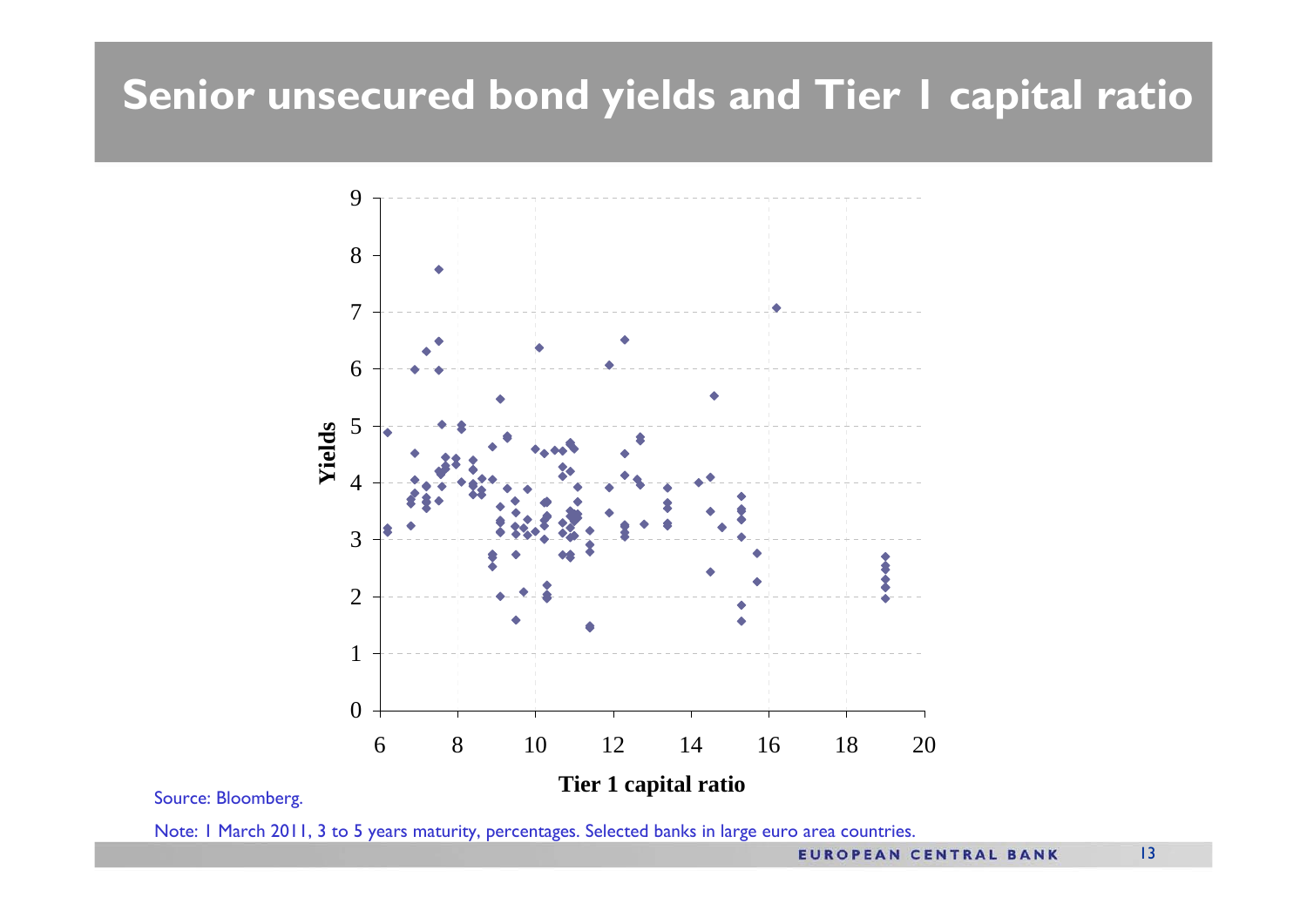## **Bank CDS and Tier 1 capital ratios of listed banks in euro area, the UK and the US**



*Source: Thomson Reuters Notes: CDS as of 11 March 2011, Tier 1 refers to Q3 2010. Greece, Irish and Portuguese banks are not included.*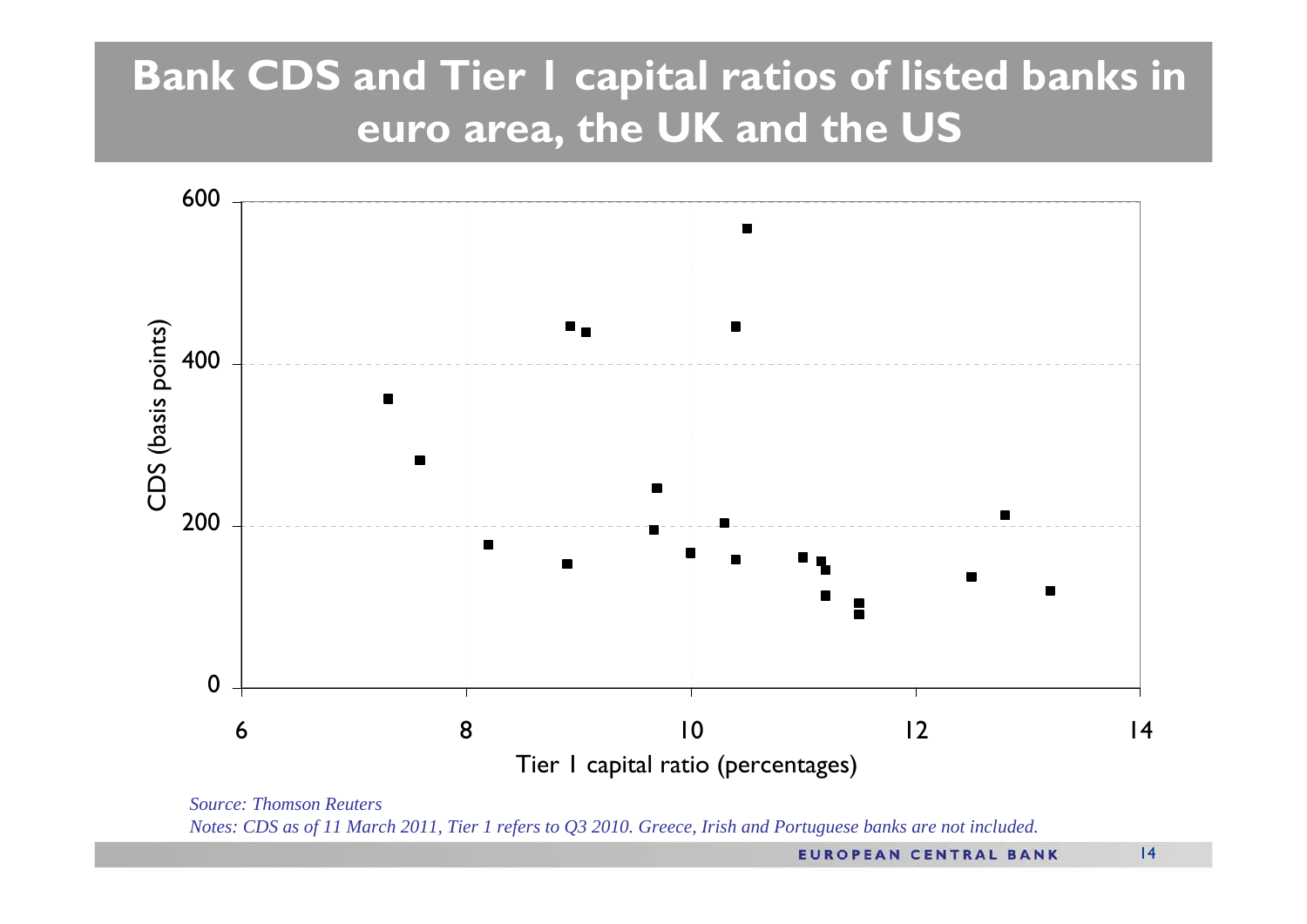## **Bank CDS – stressed and non-stressed euro area countries** (*basis points*)



*Source: Thomson Reuters and ECB calculations.*

*Note: The time period covers 1 Jan 2010 to 18 March 2011 and time series refer to 5-year CDS. Euro area bank CDS and US bank CDS are the average of the senior CDS of 10 largest euro area banks and of 10 largest US banks respectively. Weighted average based on ECB's capital key. (Weighted and simple averages of bank CDS for the countries are very similar.)*

15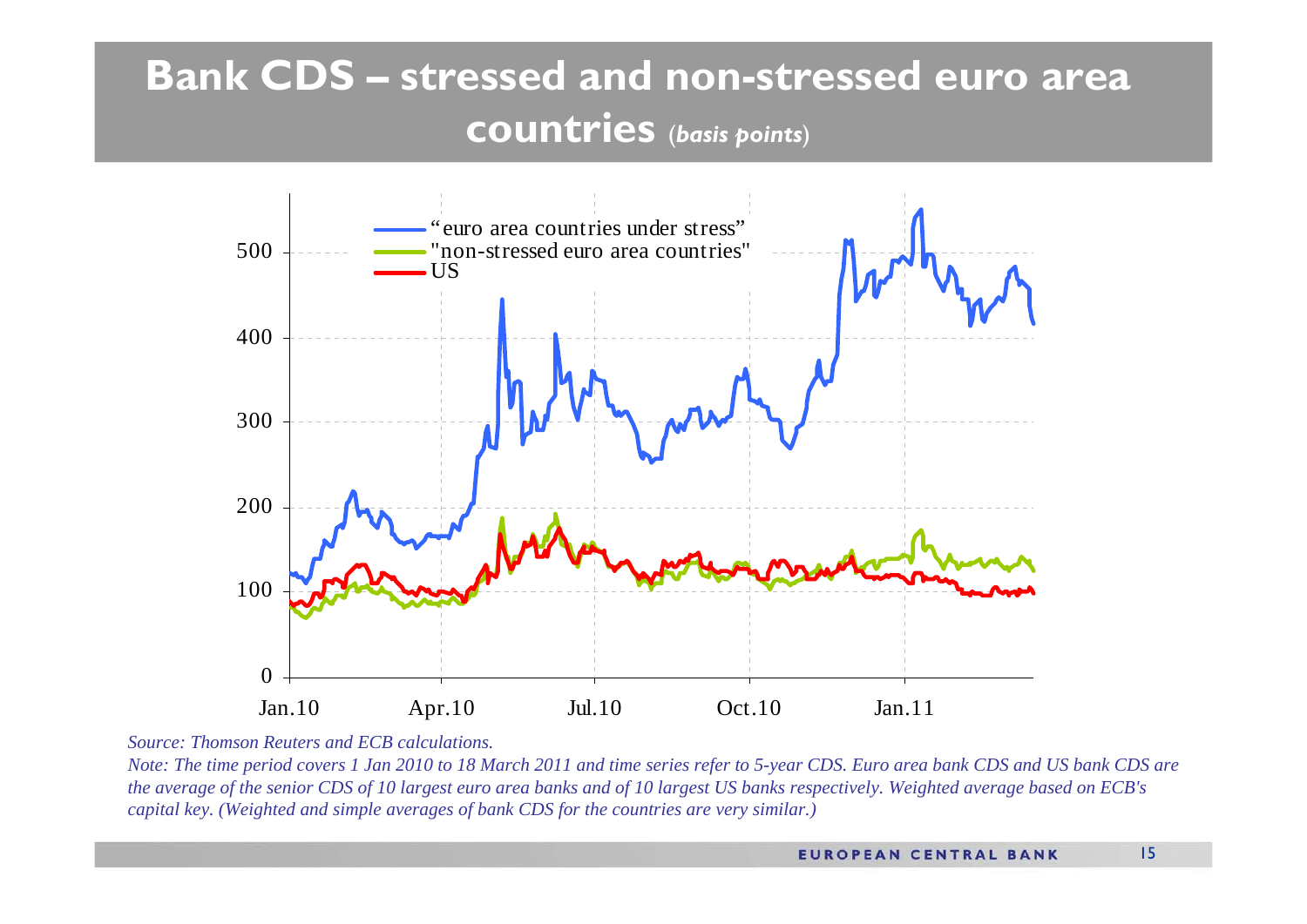### **Systemic risk indicator – risk remains high**



**EUROPEAN CENTRAL BANK**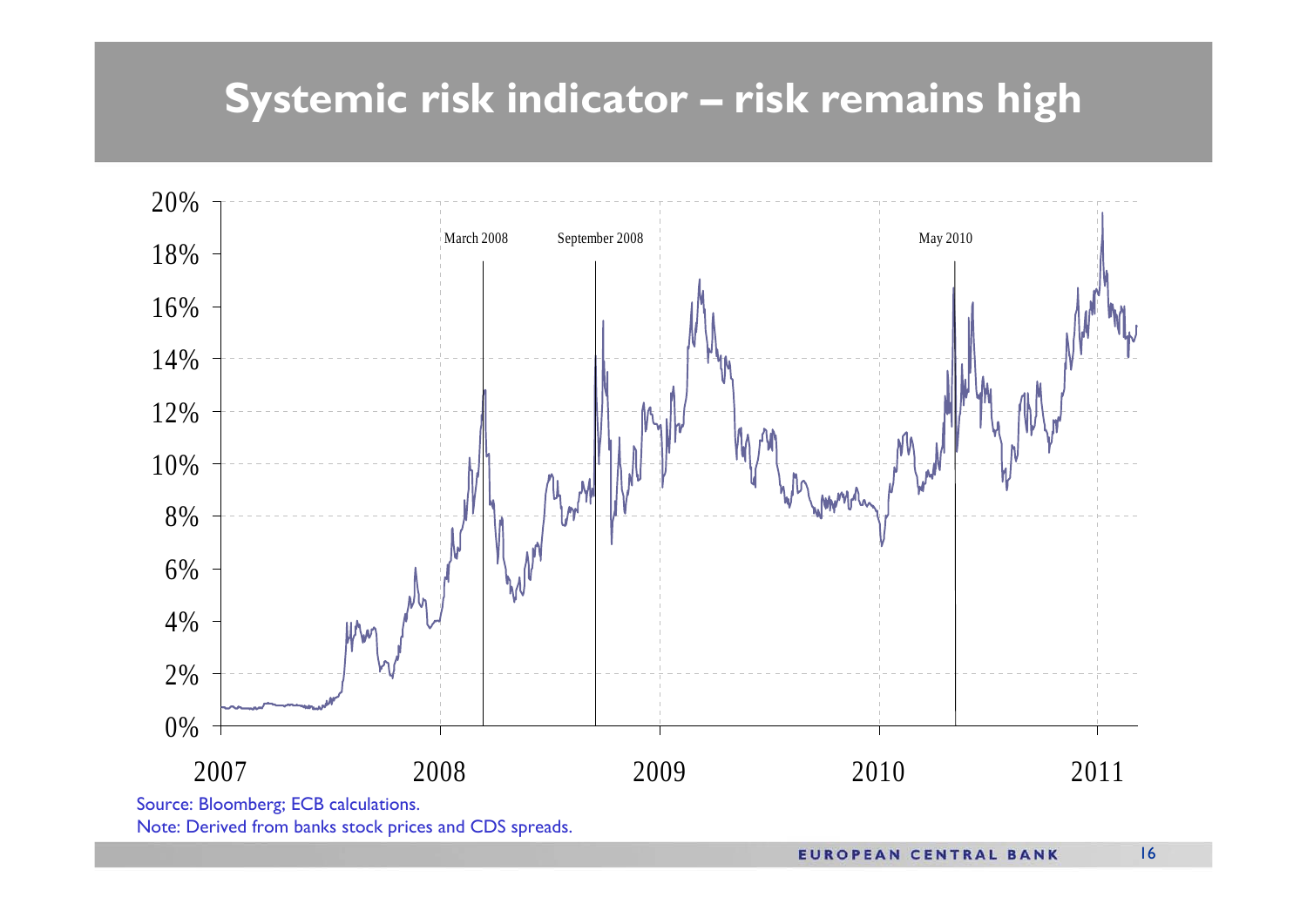#### **High correlation between sovereign and bank CDS**



*Source: Datastream and ECB calculations.*

*Note: The chart presents average sovereign CDS (weighted with the capital key at the ECB) and bank CDS (simple average for 10 largest euro area banks) for daily observations in the period 1.1.2010 – 18.03.2011 and the correlation coefficient. Diagonal line at 45°.*

**EUROPEAN CENTRAL BANK**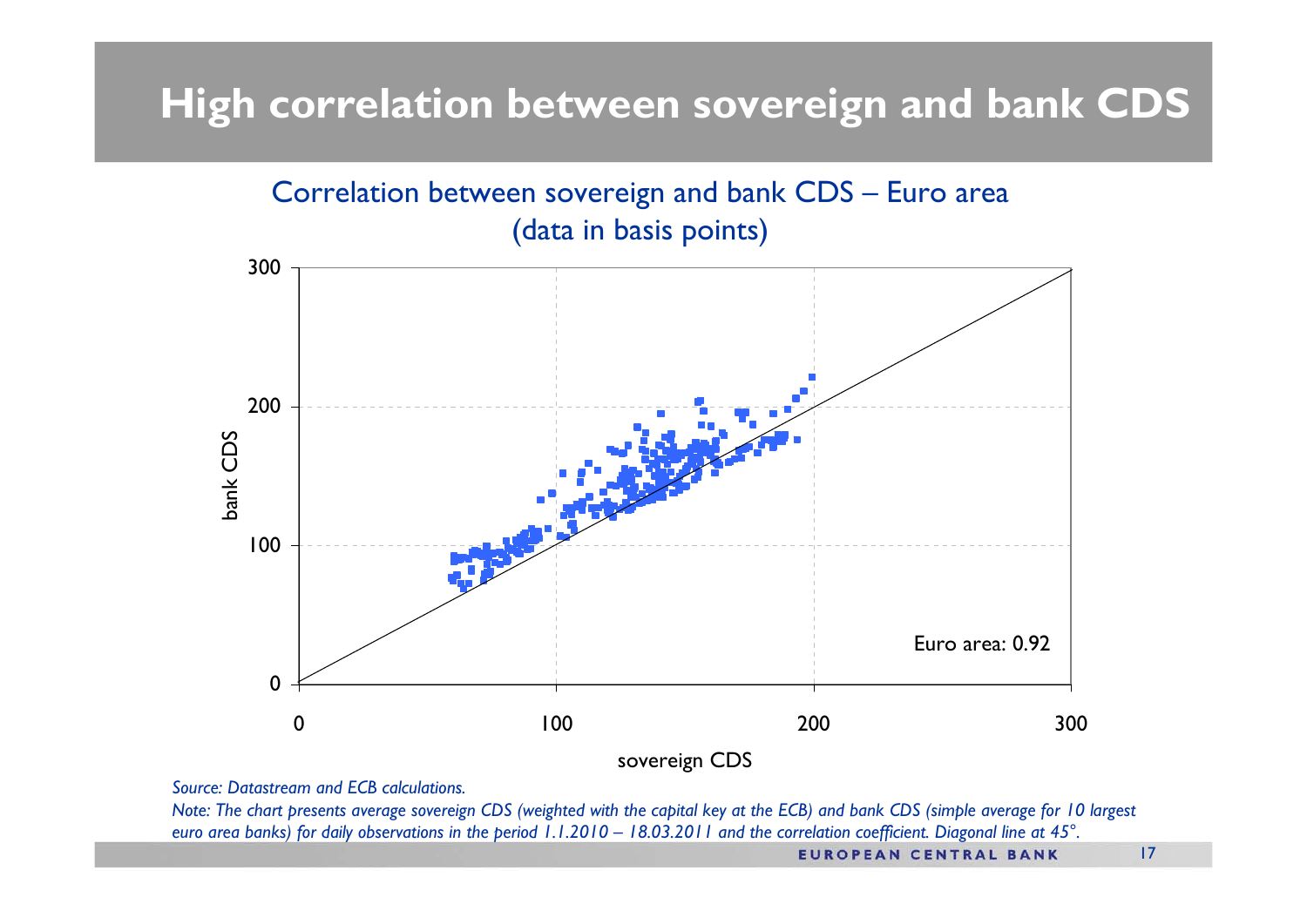## **High correlation in all EA countries – although with different patterns**



*Note: The chart presents sovereign CDS and median bank CDS for daily observations in the period 1.1.2010 – 18.03.2011, and the correlation coefficient.. Diagonal line at 45°. Data in basis points.*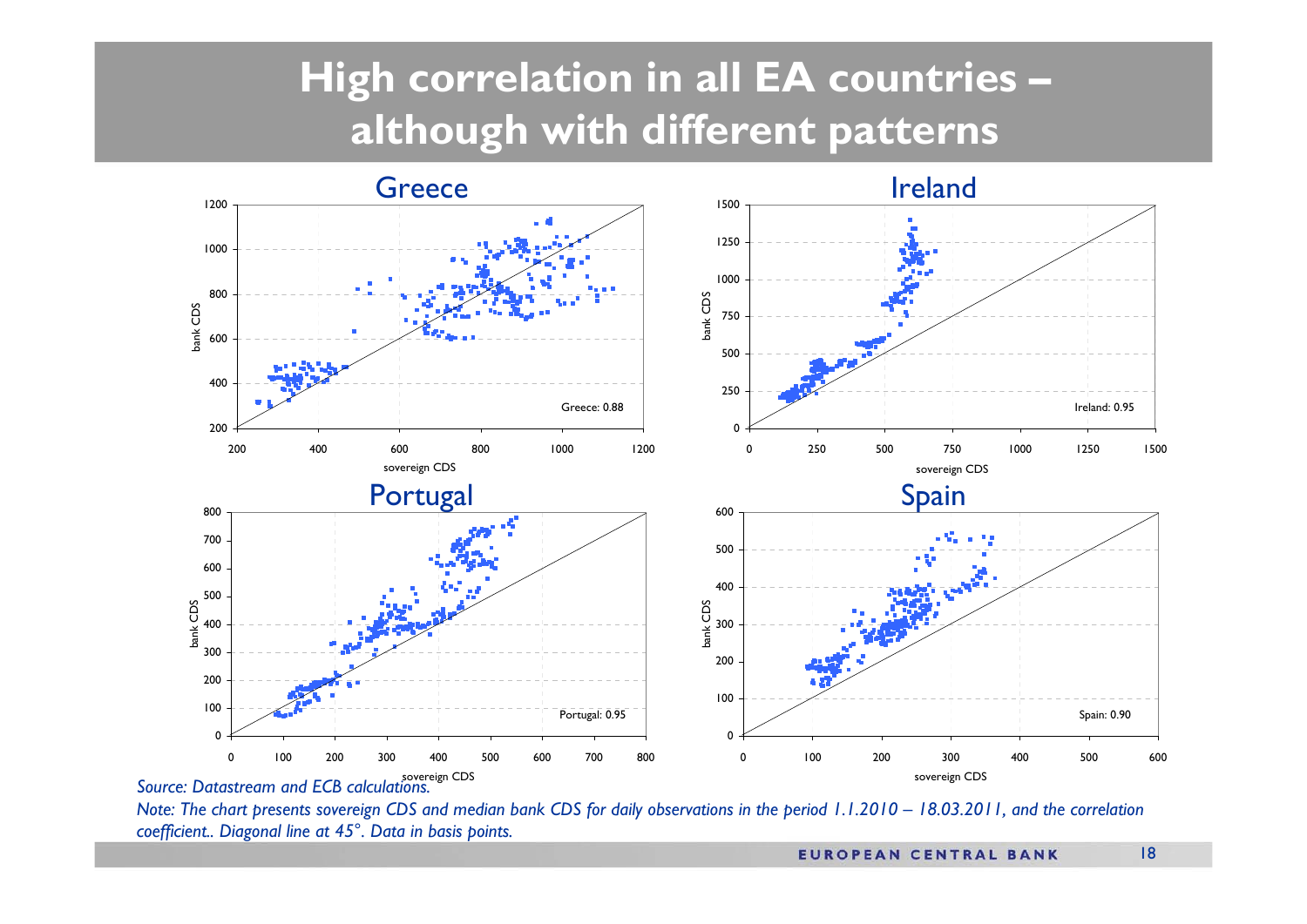## **Correlation between sovereign and bank credit risk for UK and US is virtually zero**



*Note: The chart presents sovereign CDS and median bank CDS for daily observations in the period 1.1.2010 – 18.03.2011, and the correlation coefficient.. Diagonal line at 45°. Data in basis points.*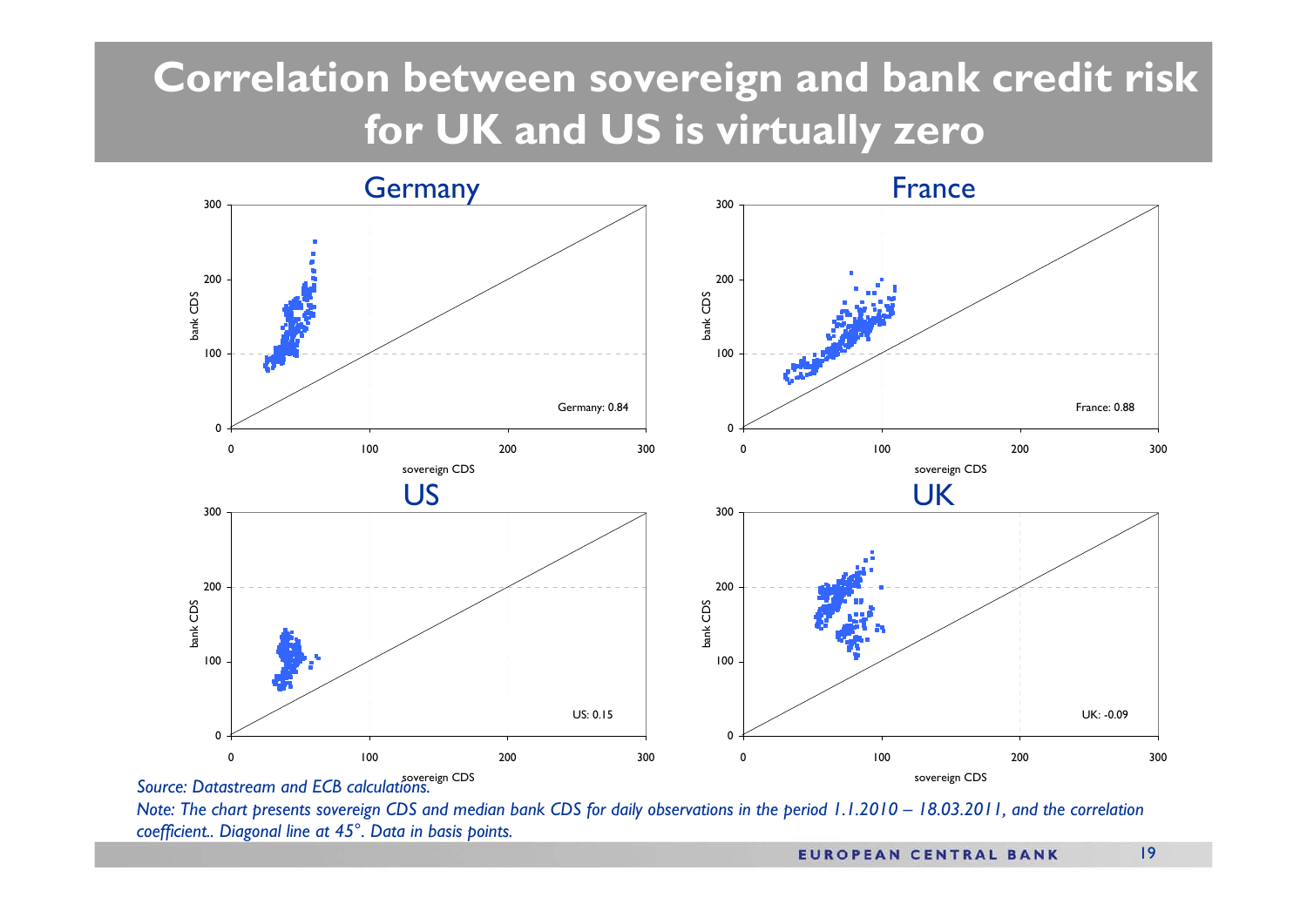## **Lack of credible implementation would increasing banks' funding costs**

Impact on lending rates Impact on GDP and investments



*Note: Impacts expressed as % deviation from the baseline.* 

*Source: The scenario is estimated by using the benchmark model of "Macroeconomic propagation under different regulatory regimes – evidence from an estimated DSGE model for the Euro area", Matthieu Darracq Pariès, Christoffer Kok Sorensen and Diego Rodriguez Palenzuela, ECB Working Paper no 1251, October 2010* 

20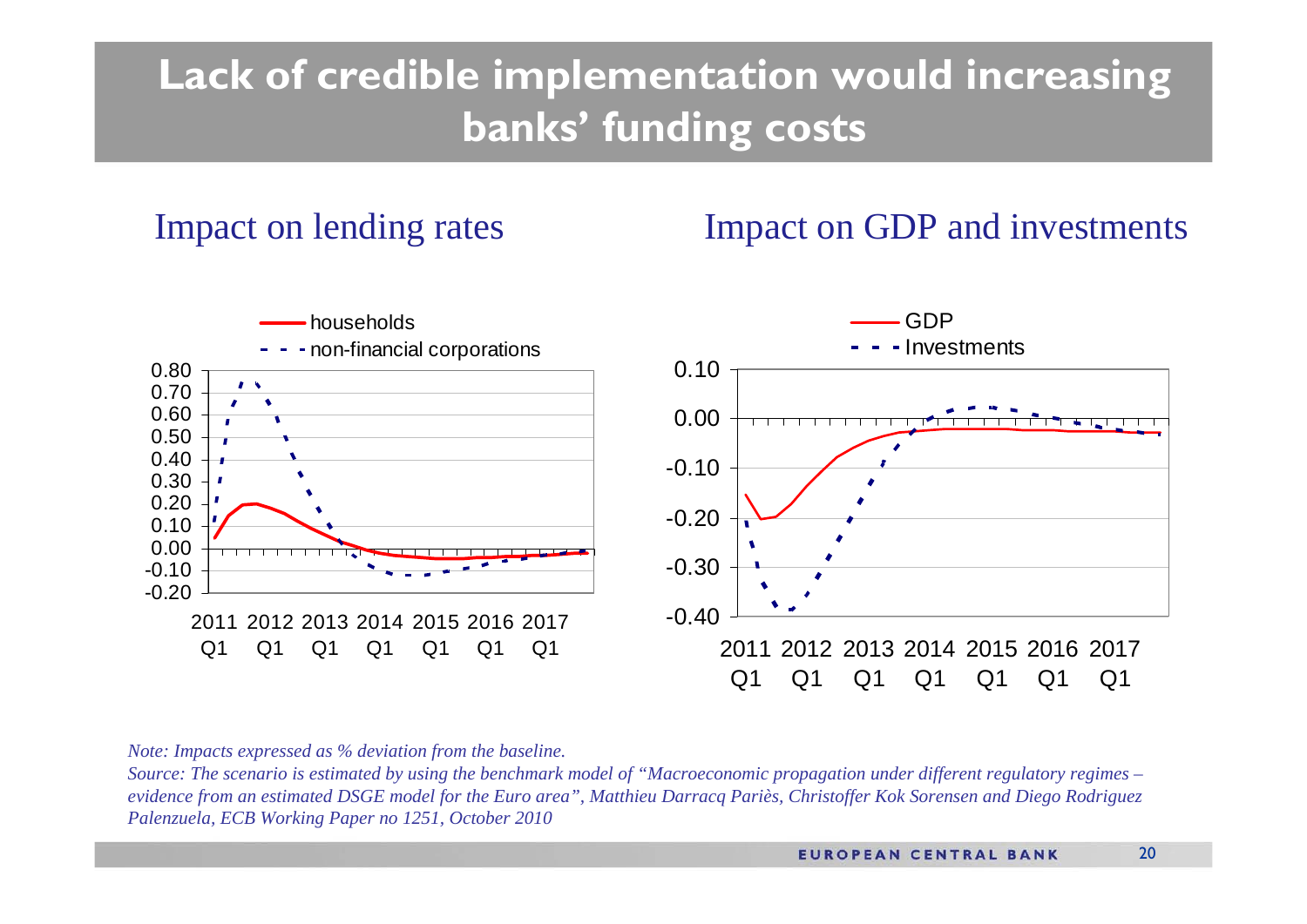## **A comment on the report by The European House-Ambrosetti**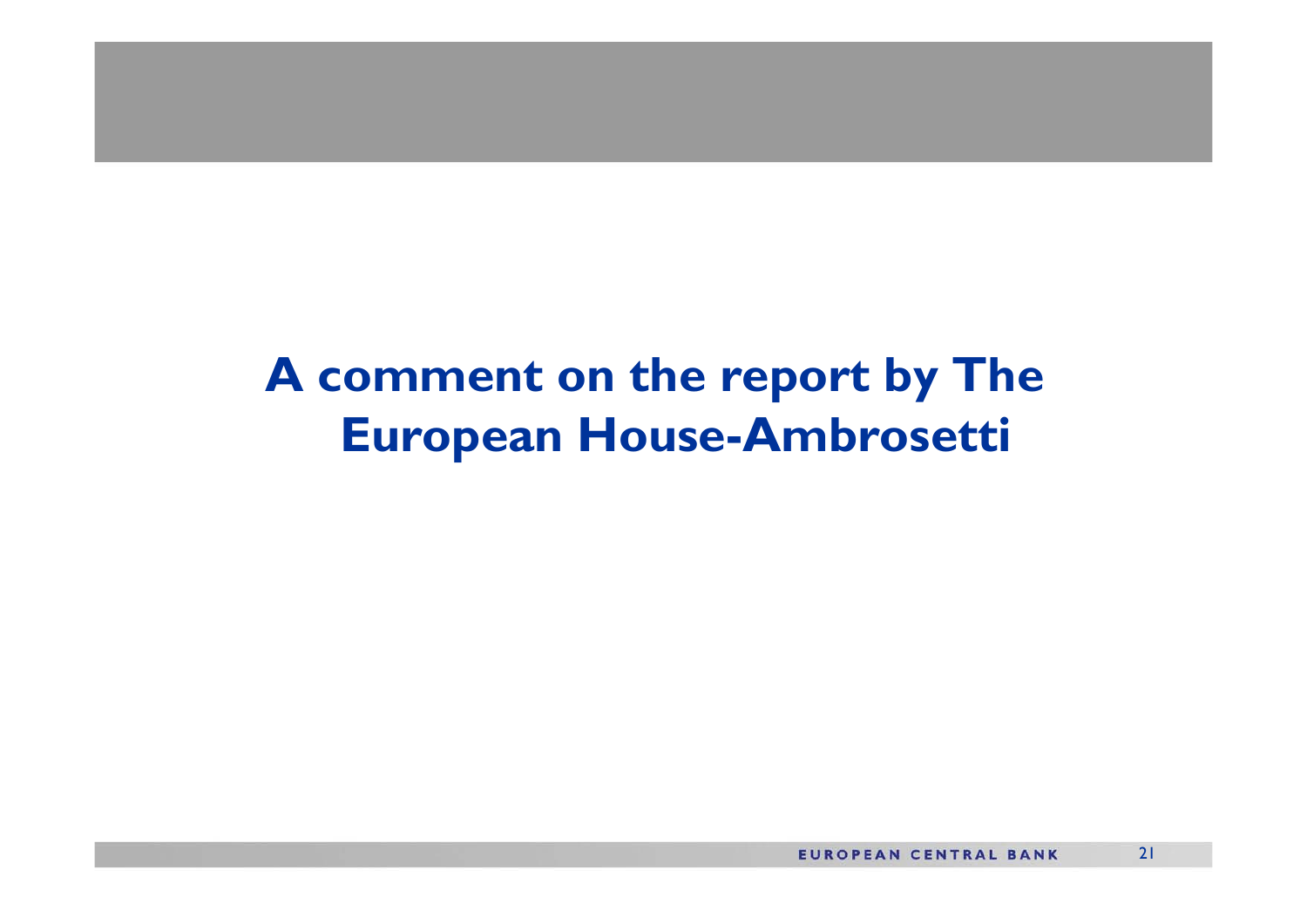## **The extreme scenario**

- **The extreme scenario outlined in the report assumes that, to be compliant to Basel III, Italian banks will reduce credit to households and (nonfinancial) firms by up to 24% vis-à-vis 2009**
- **BUT, banks can be compliant also by increasing capital**
	- $\mathcal{L}_{\mathcal{A}}$  , and the set of the set of the set of the set of the set of the set of the set of the set of the set of the set of the set of the set of the set of the set of the set of the set of the set of the set of th **Fresh capital can be attracted by making the Italian banking system more efficient, improving its ROE**  *without* **necessarily increasing leverage and risks**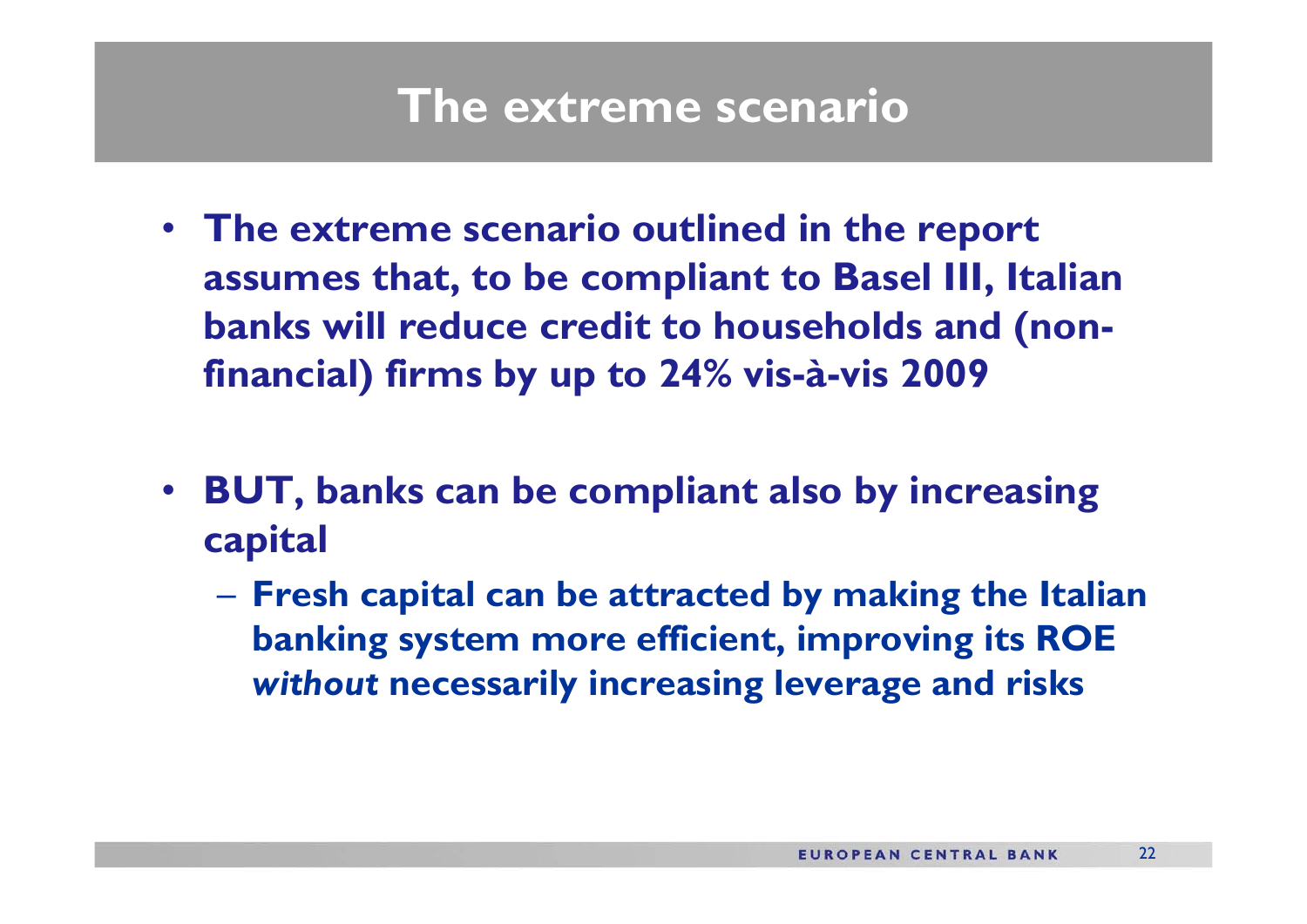# **Let's think "European" !**

- **How to attract capital in the banking system ?**
- **One way not much explored is to make the EU financial (and in particular banking) system more integrated**
	- **Hart Committee Competition can enhance efficiency and open up new markets**
	- **Hart Committee In this context compliance to the new rules would be key to ensure a resilient and less crisis-prone banking system**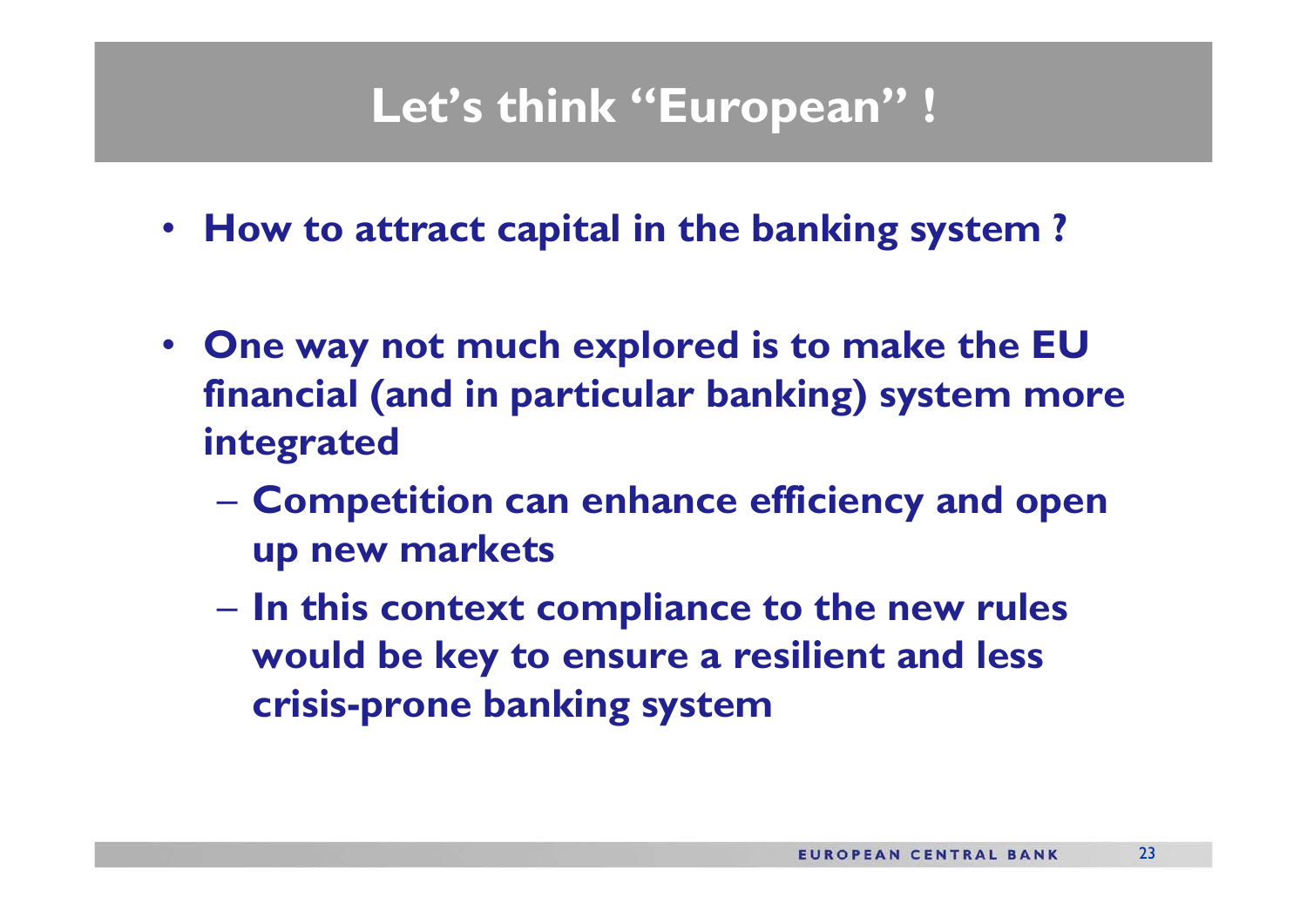#### **Stress tests**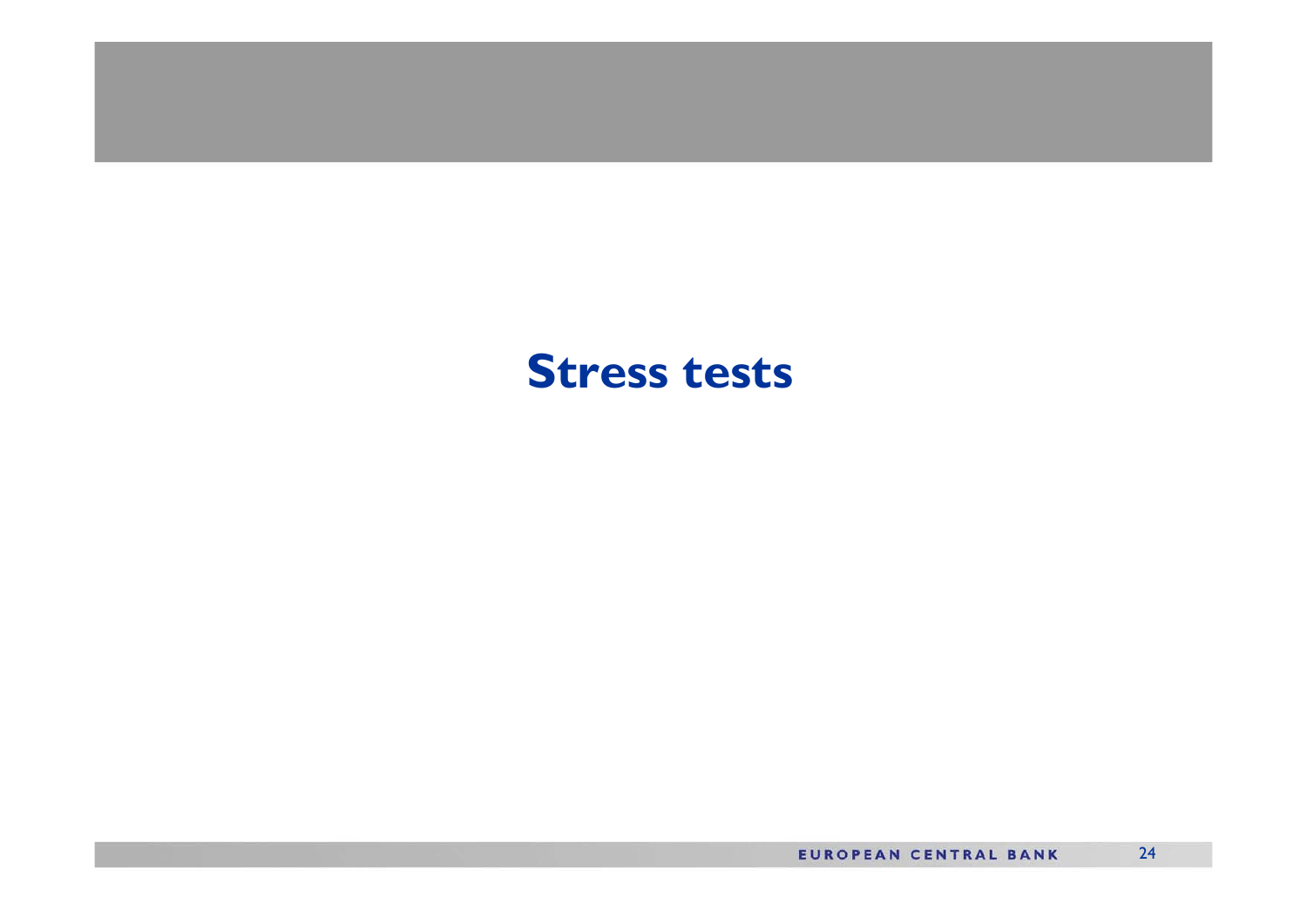#### **Communication strategy is key**

- **A new round of stress tests is being carried out between March and June**
- • **The success of the stress test exercise crucially depends on the communication strategy**
	- $\bullet$  **Market participants need to fully understand the exercise**
- $\bullet$  **Communication has to be clear**
	- $\bullet$  **National authorities cannot engage in a "beauty contest" -type exercise**
- • **Supervisors should coordinate their communication strategy closely within the EBA**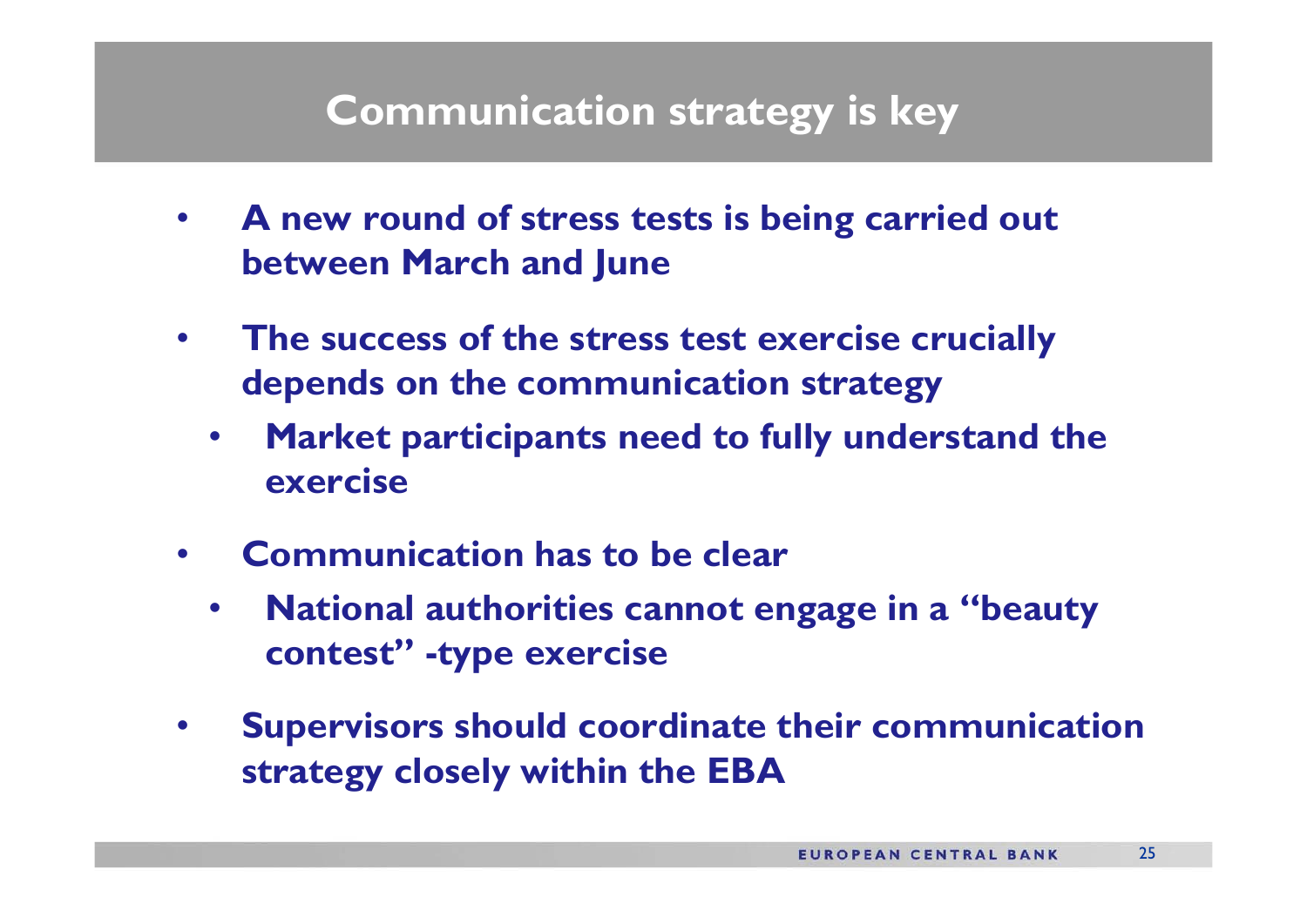**Tougher conditions increase the rigour and credibility of the exercise, which help restore confidence**

- • **Vis-à-vis the previous round of stress tests (July 2010), this time:**
	- $\bullet$  **The exercise is performed assuming more adverse scenarios**
	- • **National supervisors and banks will have less discretion**
- $\bullet$  **Differently from what some commentators seem to suggest, this time stress tests will be credible and more rigorous**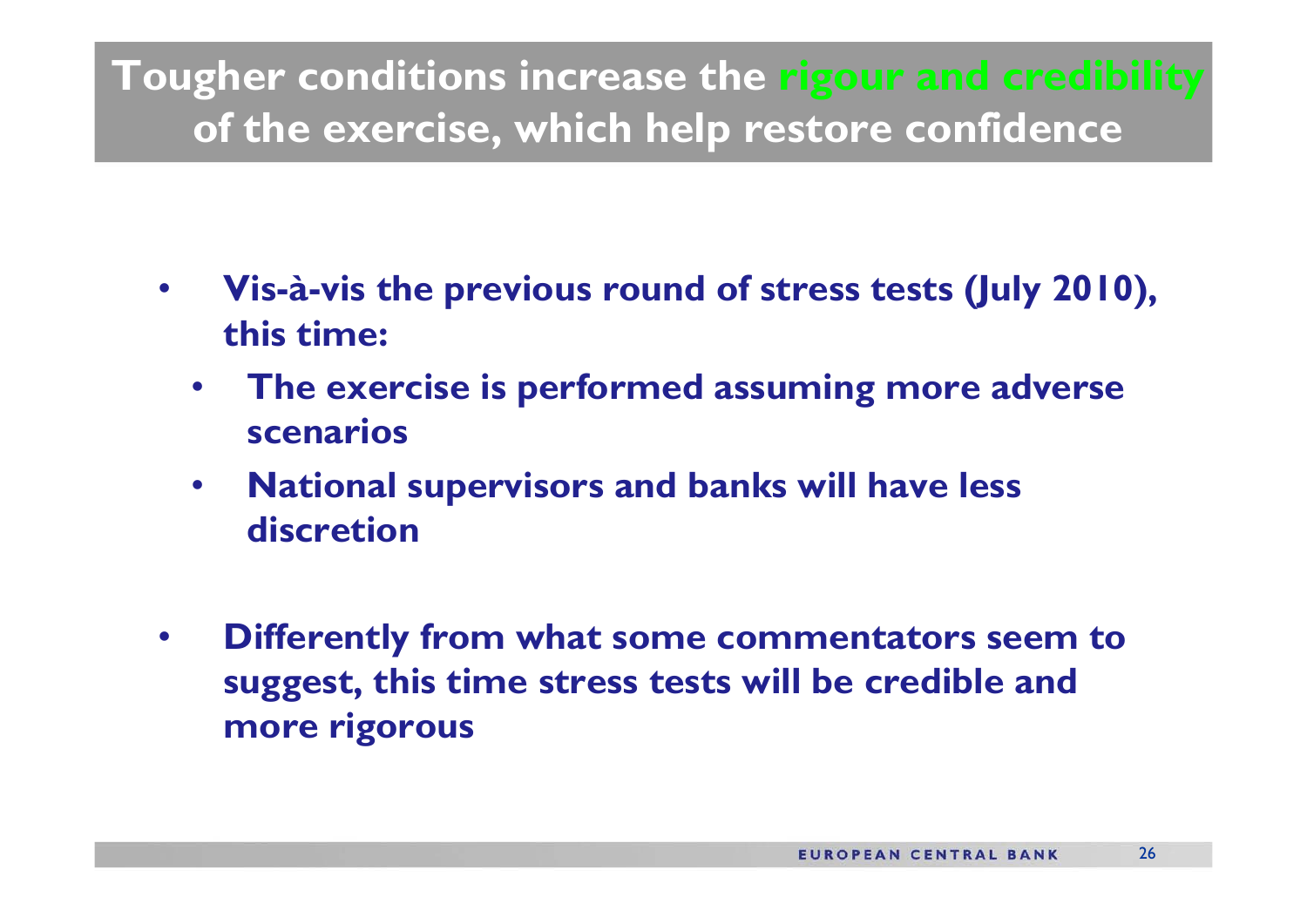#### **This time the GDP decline is assumed to be larger**

- • **Current exercise:**
	- **– 4% (cumulative in 2011 & 2012 on EU) with 1% probability for 2011**
- $\bullet$  **Past exercise:**
	- **– 3% (cumulative in 2010 & 2011 on EU) with 7% probability for 2010**
- • **GDP measure encompasses parameters changes due to interest rates, haircuts, PD, …**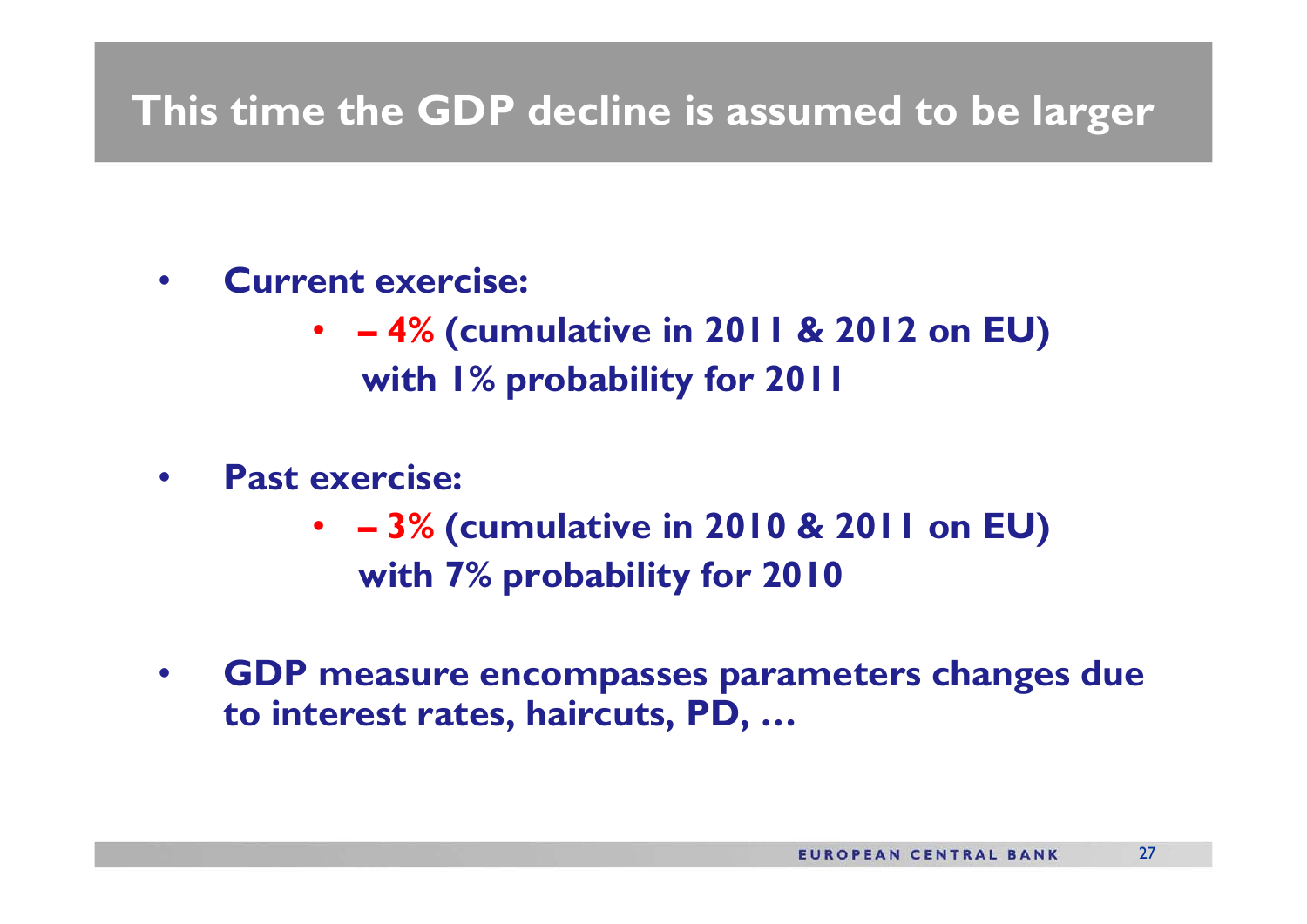## **This time national supervisors and banks will have less discretion**

- • **This time EBA will give direct guidance regarding the definition and projection of pre-provision operating profits, including the increased cost of funding**
- $\bullet$  **The thresholds will be set at levels substantially higher than the current minimum solvency requirements**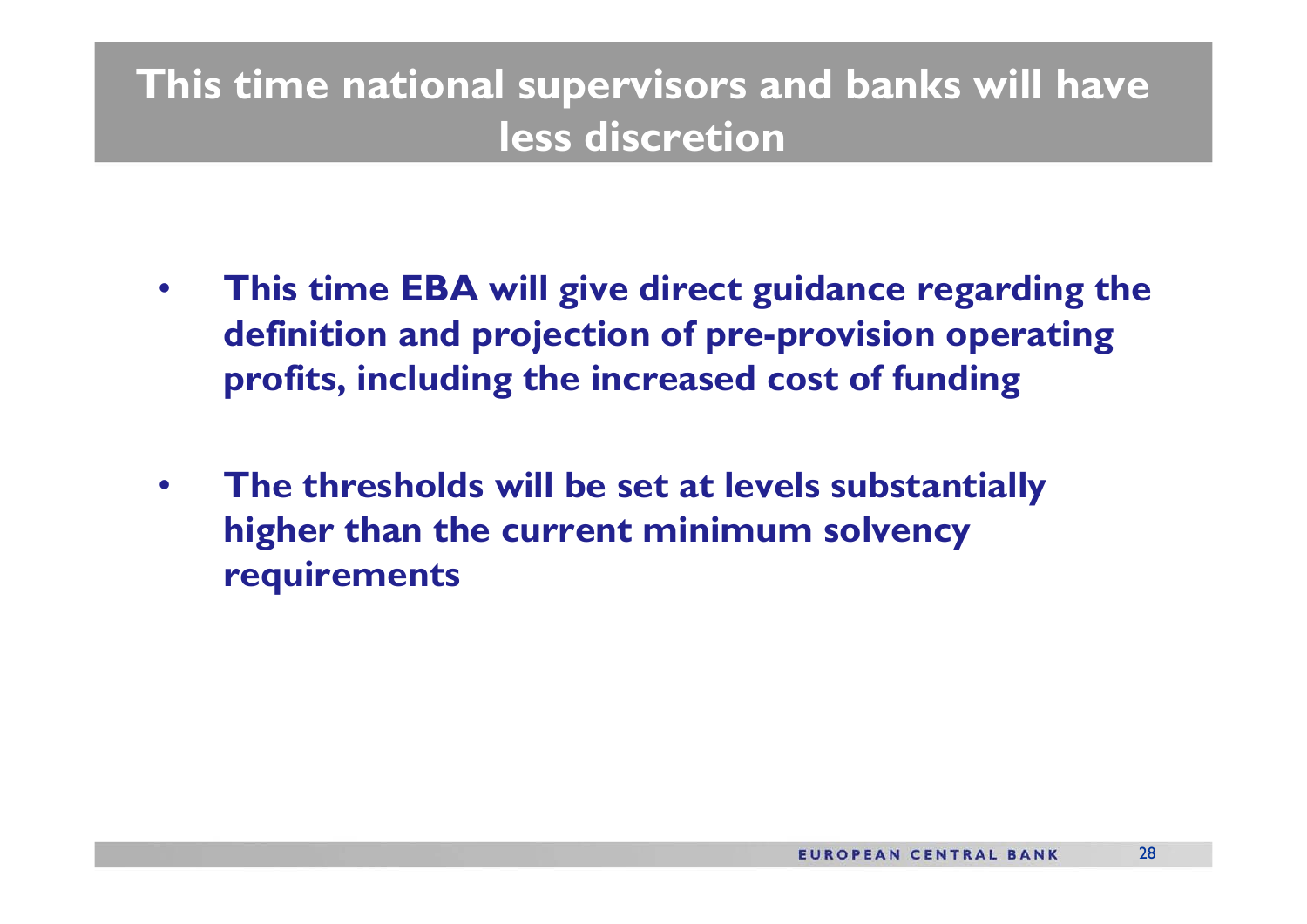#### **In case a bank is insufficiently capitalised …**

- • **If a bank is found to have insufficient capital under stress, supervisors should require that it raises extra capital**
	- $\bullet$ **Private sources (e.g. rights issues)**
	- •**Profits – by restricting dividends**
	- $\bullet$ **National government should offer backstop facilities**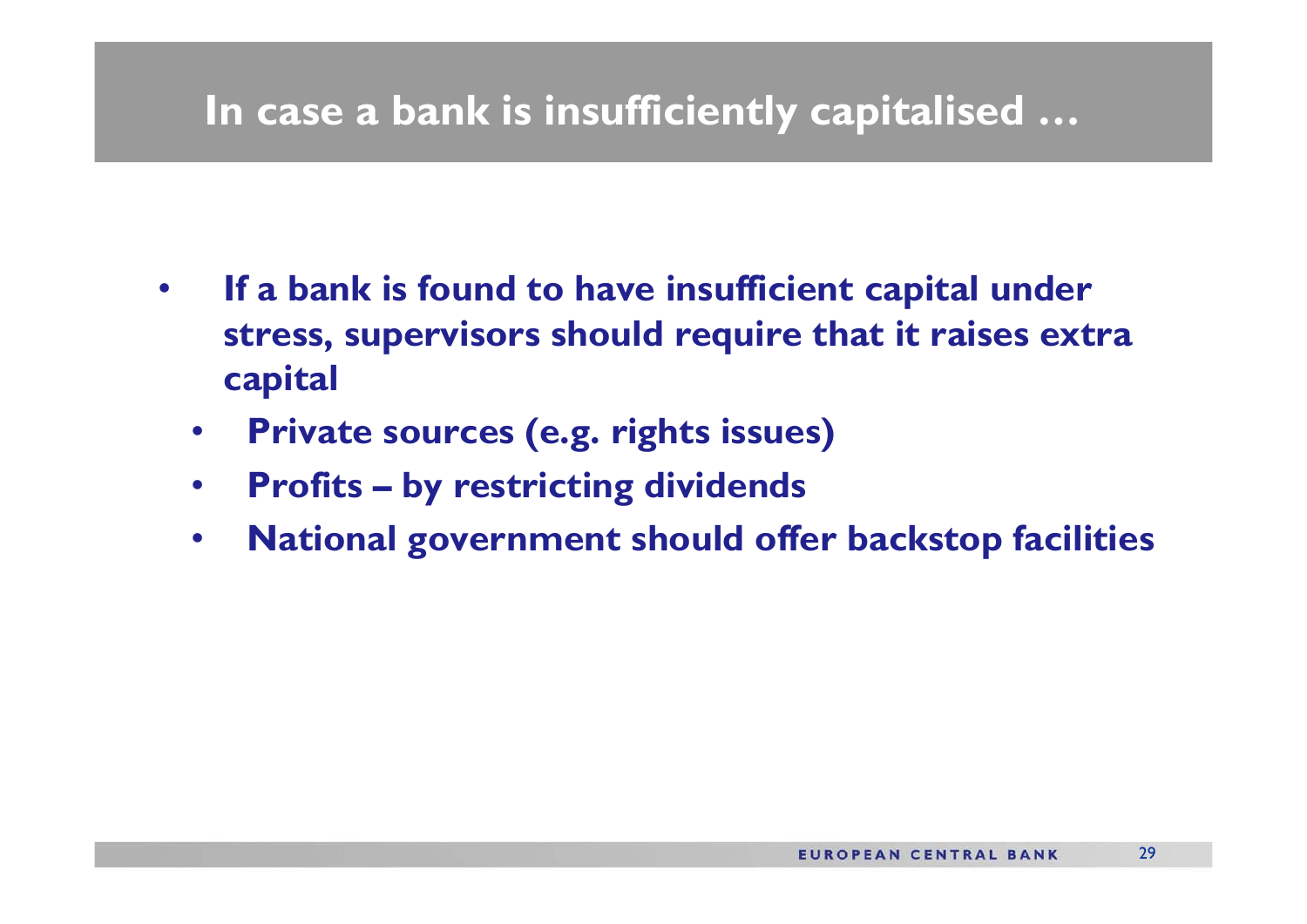#### **However "over-capitalisation" is not panacea**

- $\bullet$  **Raising the quality and quantity of capital is crucial: it will help ensuring the solvency of the banking system**
- $\bullet$  **Liquidity issues, however, should be addressed with different tools**
	- • **Basel III rules have opted for specific quantitative provisions – outright liquidity ratios – and rightly so**
	- • **This should improve the management of liquidity risk, which is a cash-flow risk, and cannot be fully addressed via capital requirements only**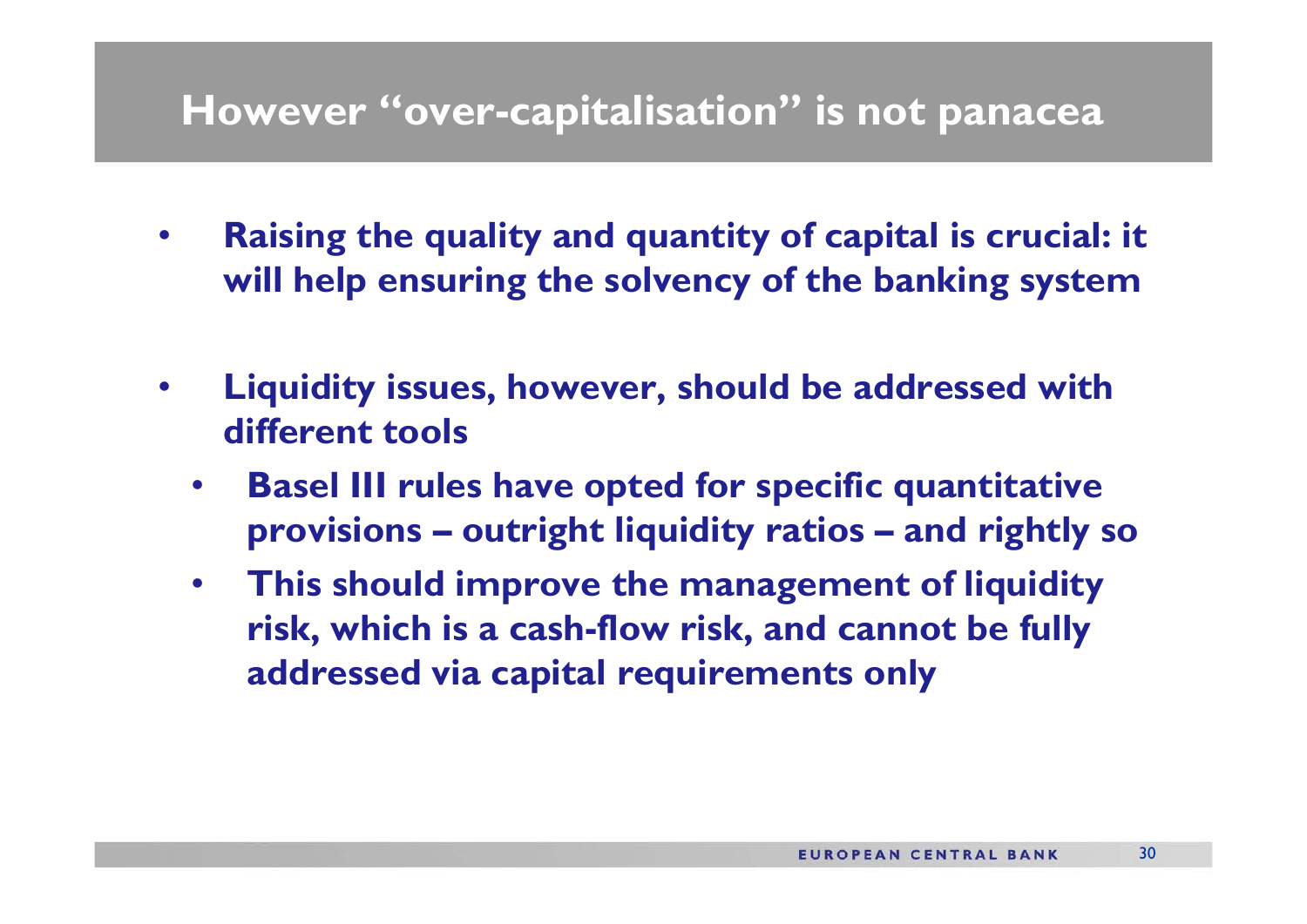## **Background slides**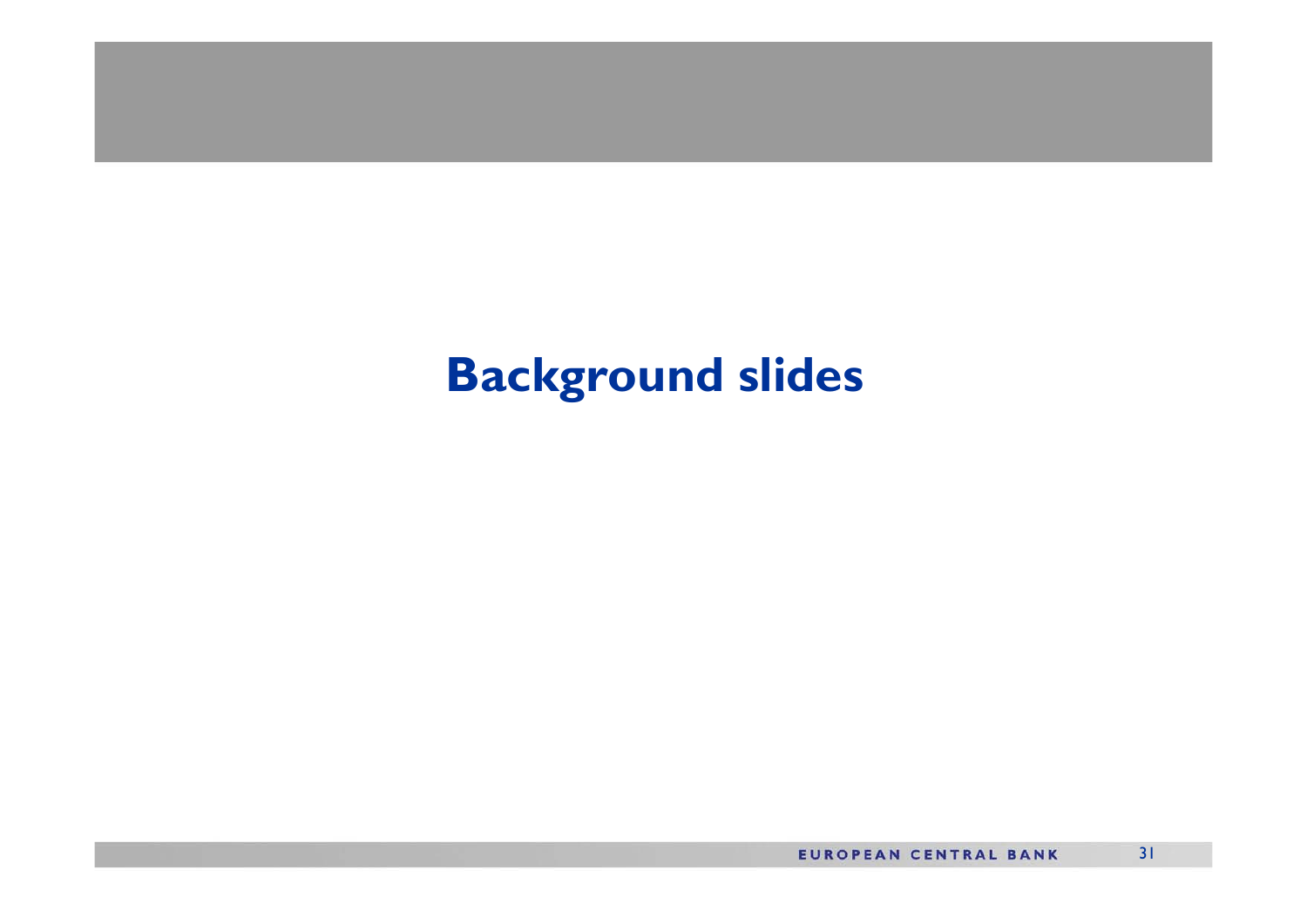## **Basel III: main design**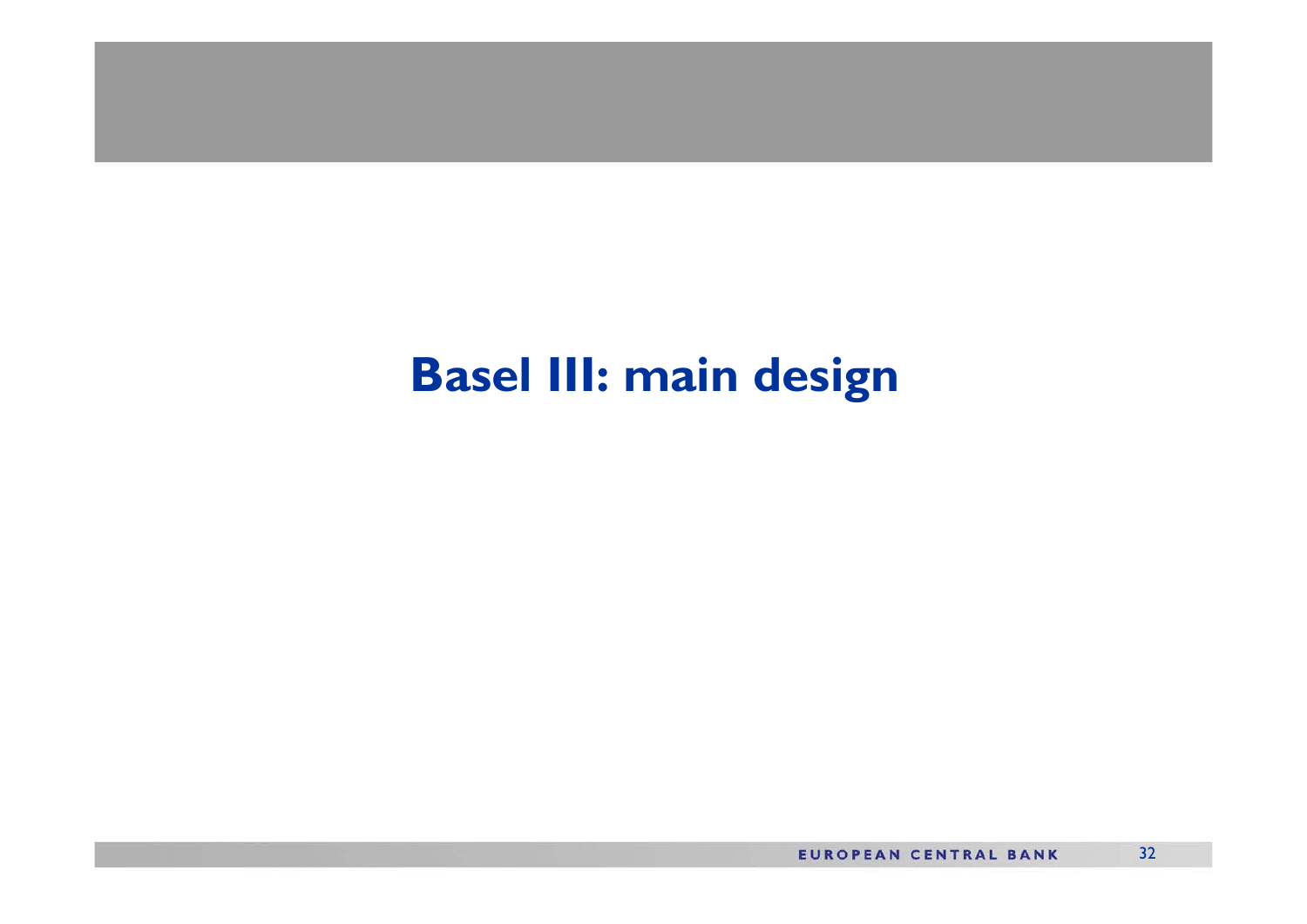## **Main design elements of the Basel reform package (1)**

- **Revised capital requirements (risk based)**
	- **Hart Committee New definition of capital**
	- **Hart Committee Strengthened risk coverage**
	- **Hart Committee Increased minimum capital requirements**
	- **Hart Committee Introduction of capital buffers on top of the minimum requirements**
		- **capital conservation buffer**
		- **counter-cyclical capital buffer**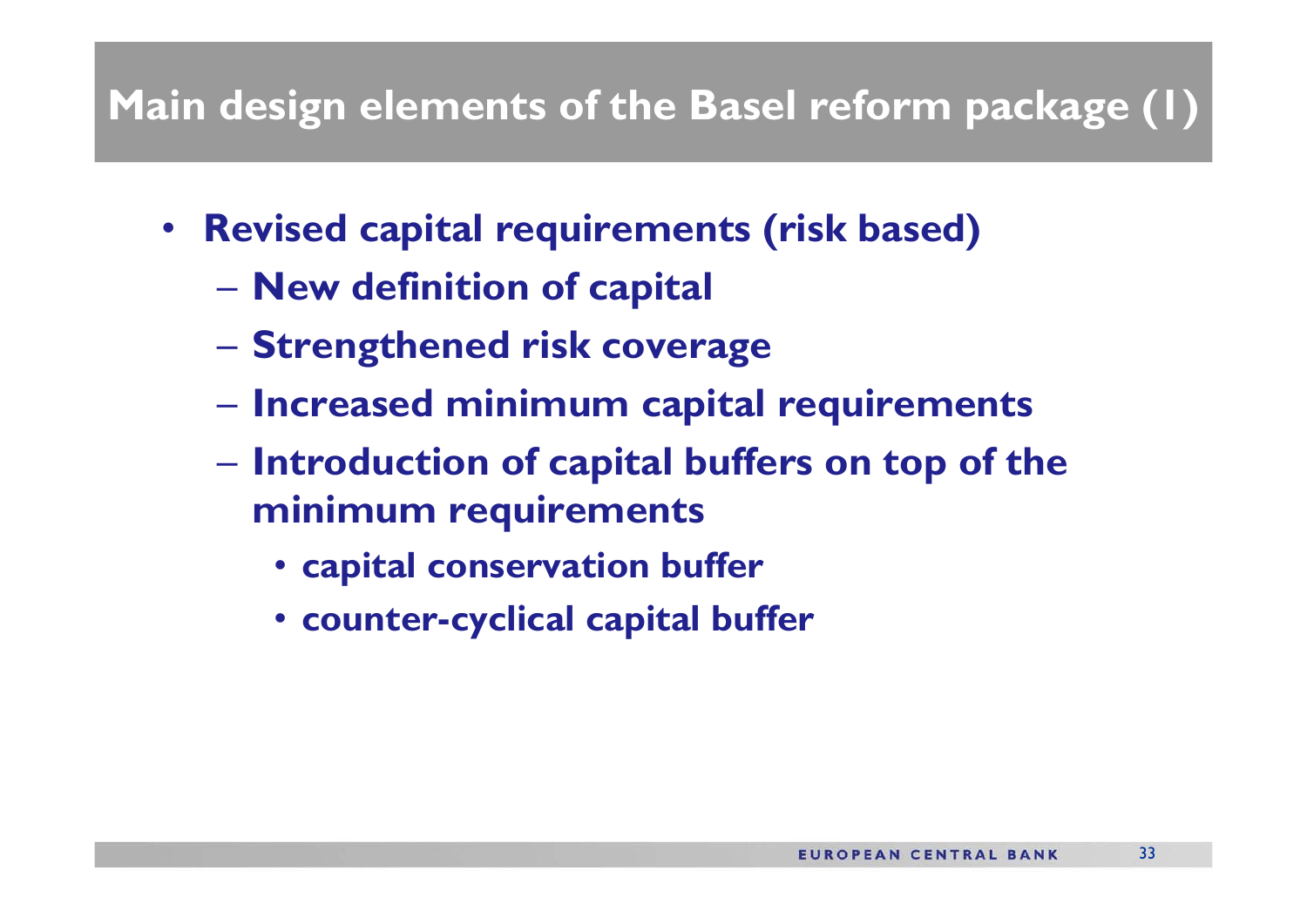## **Main design elements of the Basel reform package (2)**

- **Leverage ratio (non-risk based) – supplementary measure**
- **Liquidity framework**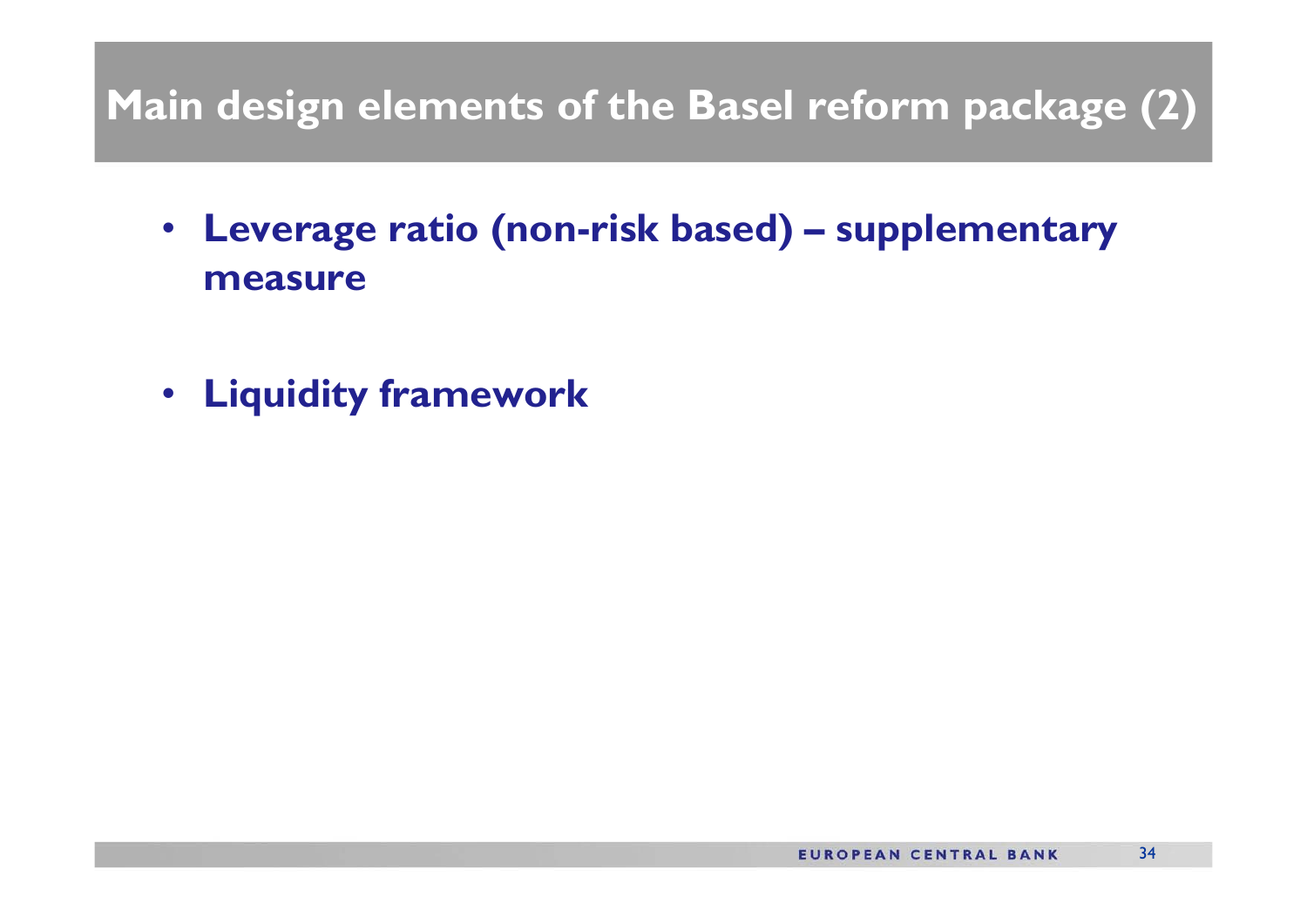#### **Capital requirements (1)**

- **Crisis experiences:**
	- $\mathcal{L}_{\mathcal{A}}$  , and the set of the set of the set of the set of the set of the set of the set of the set of the set of the set of the set of the set of the set of the set of the set of the set of the set of the set of th **Insufficient capital base to absorb losses**
		- $\bullet$  **need for recapitalisation, involving taxpayers' money**
	- $\mathcal{L}_{\mathcal{A}}$  , and the set of the set of the set of the set of the set of the set of the set of the set of the set of the set of the set of the set of the set of the set of the set of the set of the set of the set of th **Inadequate transparency of banks' capital position**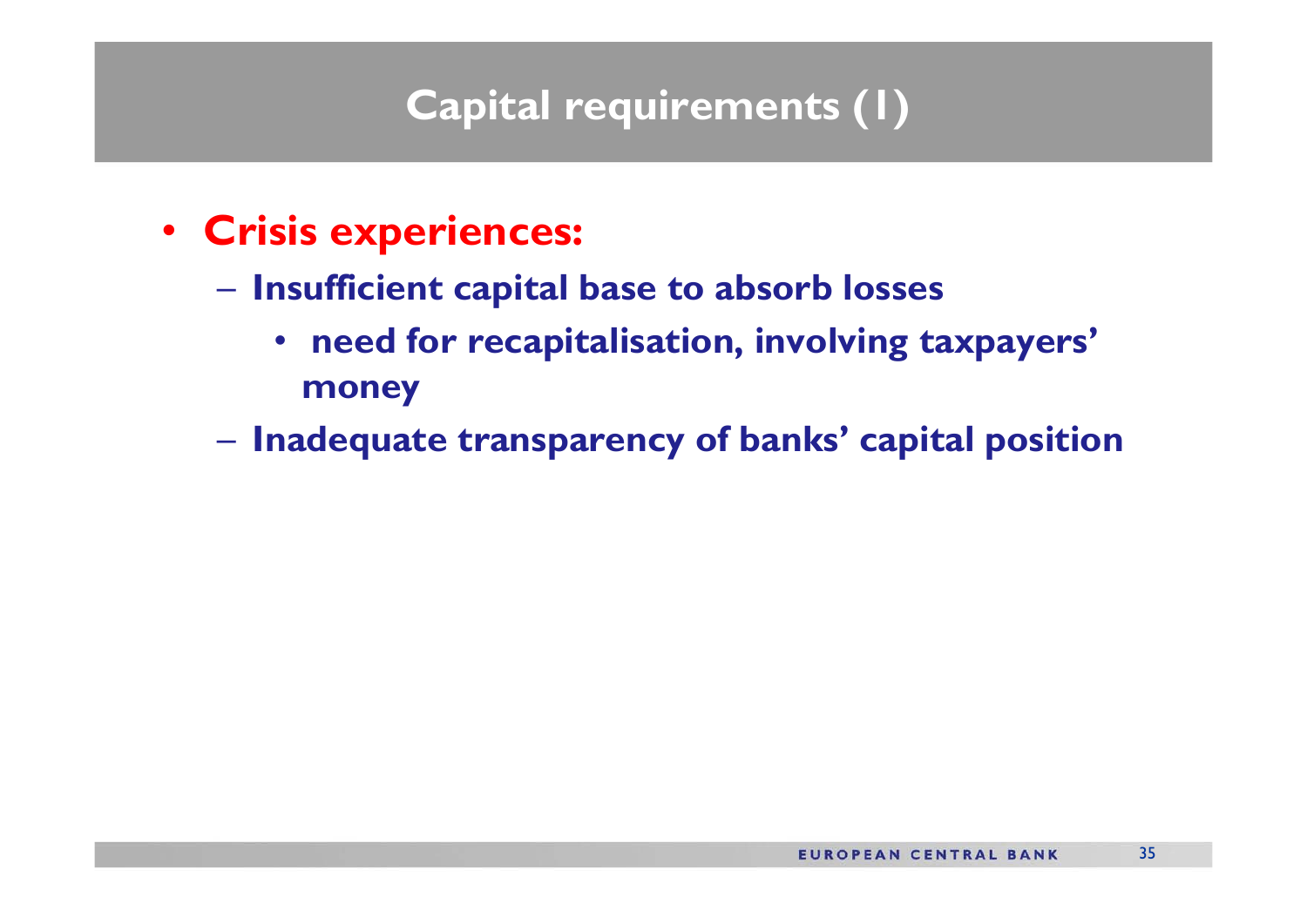#### **Capital requirements (2)**

- **Regulatory response**
	- **Enhancing the quality (i.e. loss absorbency) of the capital base**
		- **Focus on core elements of capital (common equity)**
		- **Further regulatory adjustments (items not having sufficient loss absorbing capacity will be deducted from capital)**
	- **Increasing the quantity of capital (minimum + buffers)**
	- **Ensuring harmonisation and consistent application of requirements**
	- **Hart Community Improving banks' disclosure about their regulatory capital**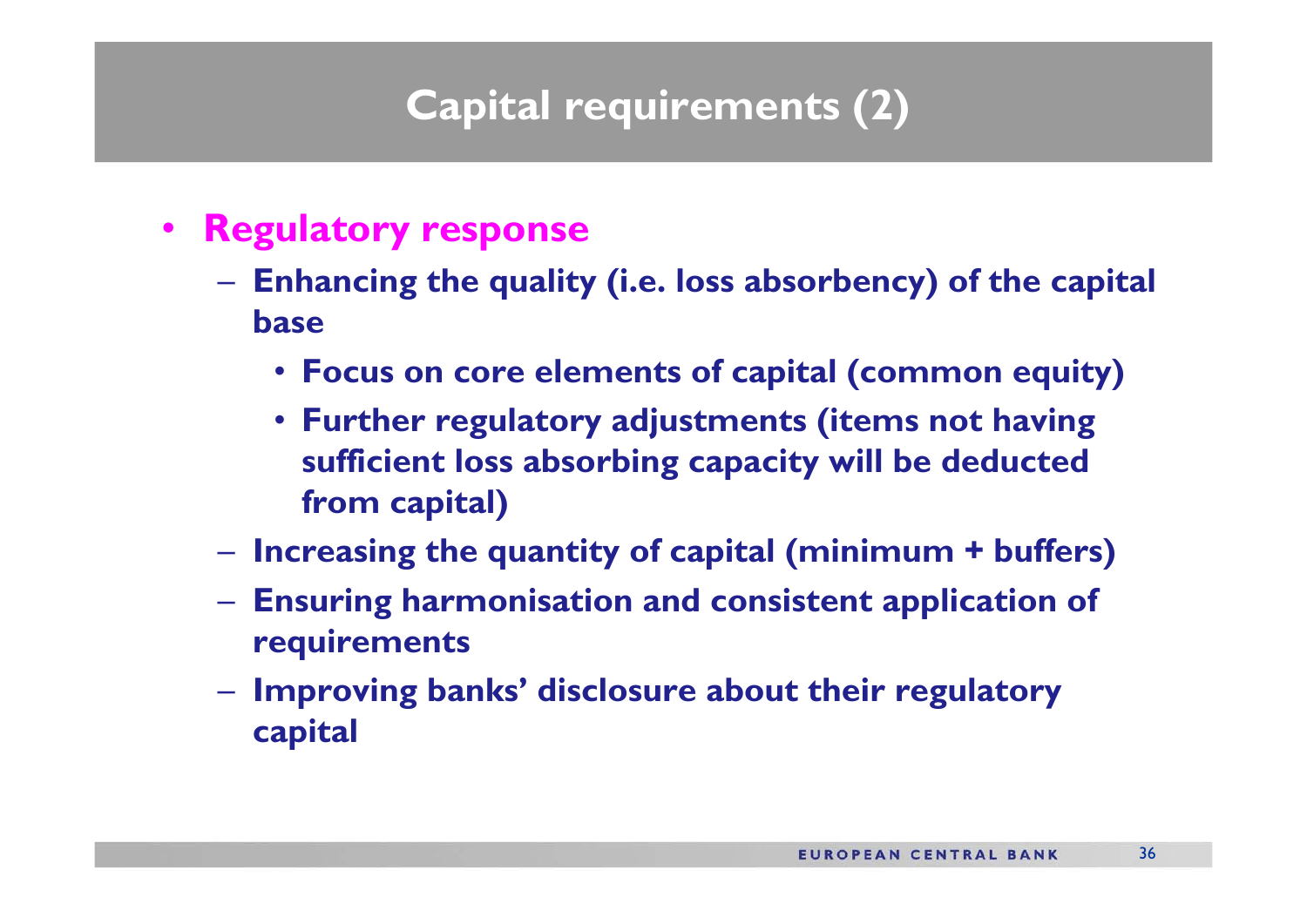## **Leverage ratio (1)**

- **Crisis experiences:**
	- **Many banks built up excessive leverage before the crisis while still showing strong risk-based capital ratios**
	- **Highly leveraged institutions proved to be more prone to failure**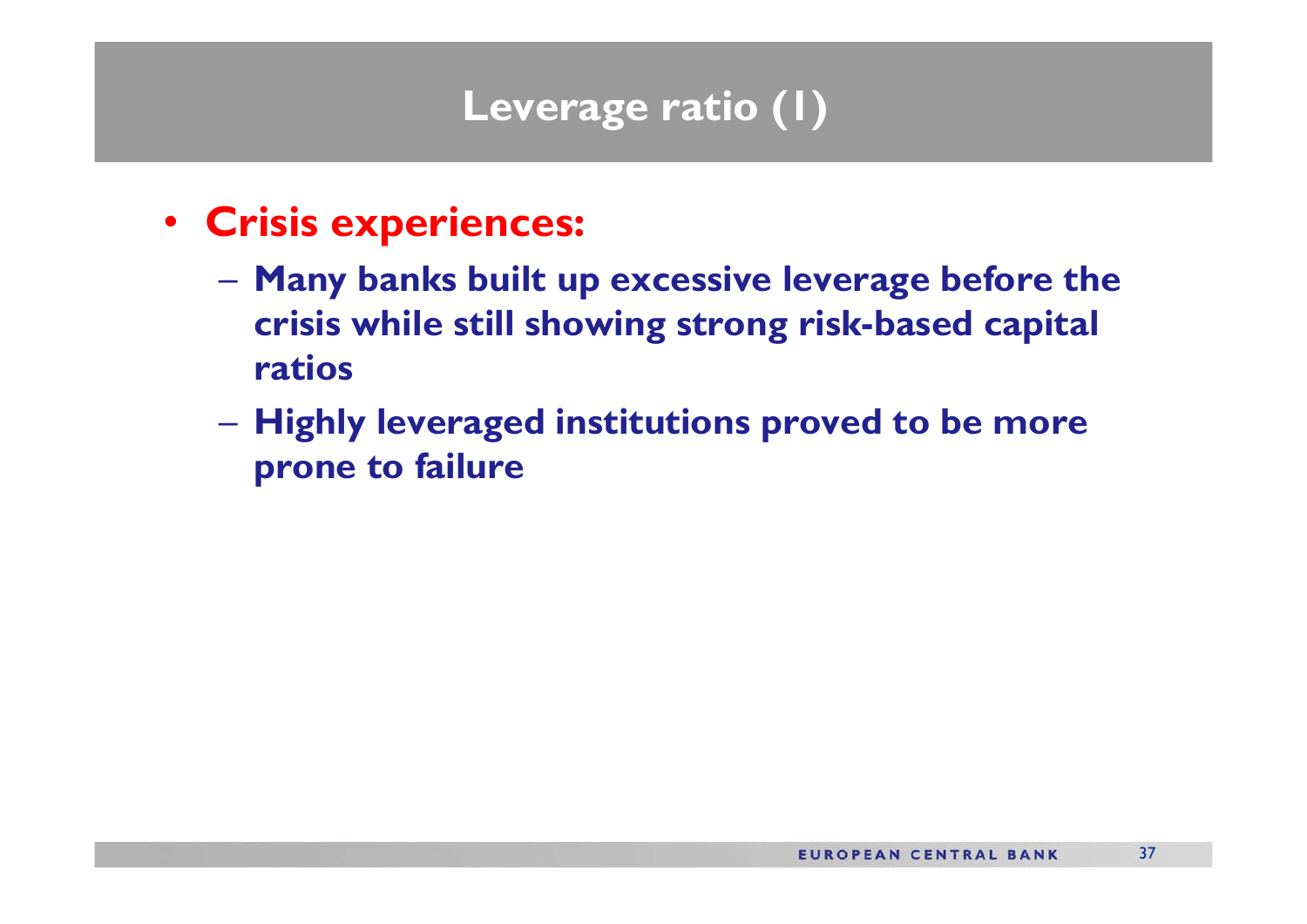### **Leverage ratio (2)**

- • **Regulatory response**
	- **Introduction of a leverage ratio as a supplementary, non-risk based measure**
- •**Design/formula:**

**Capital measure** (Tier 1 capital according to the new definition)

**Exposure measure** (on-balance sheet and off-balance sheet items)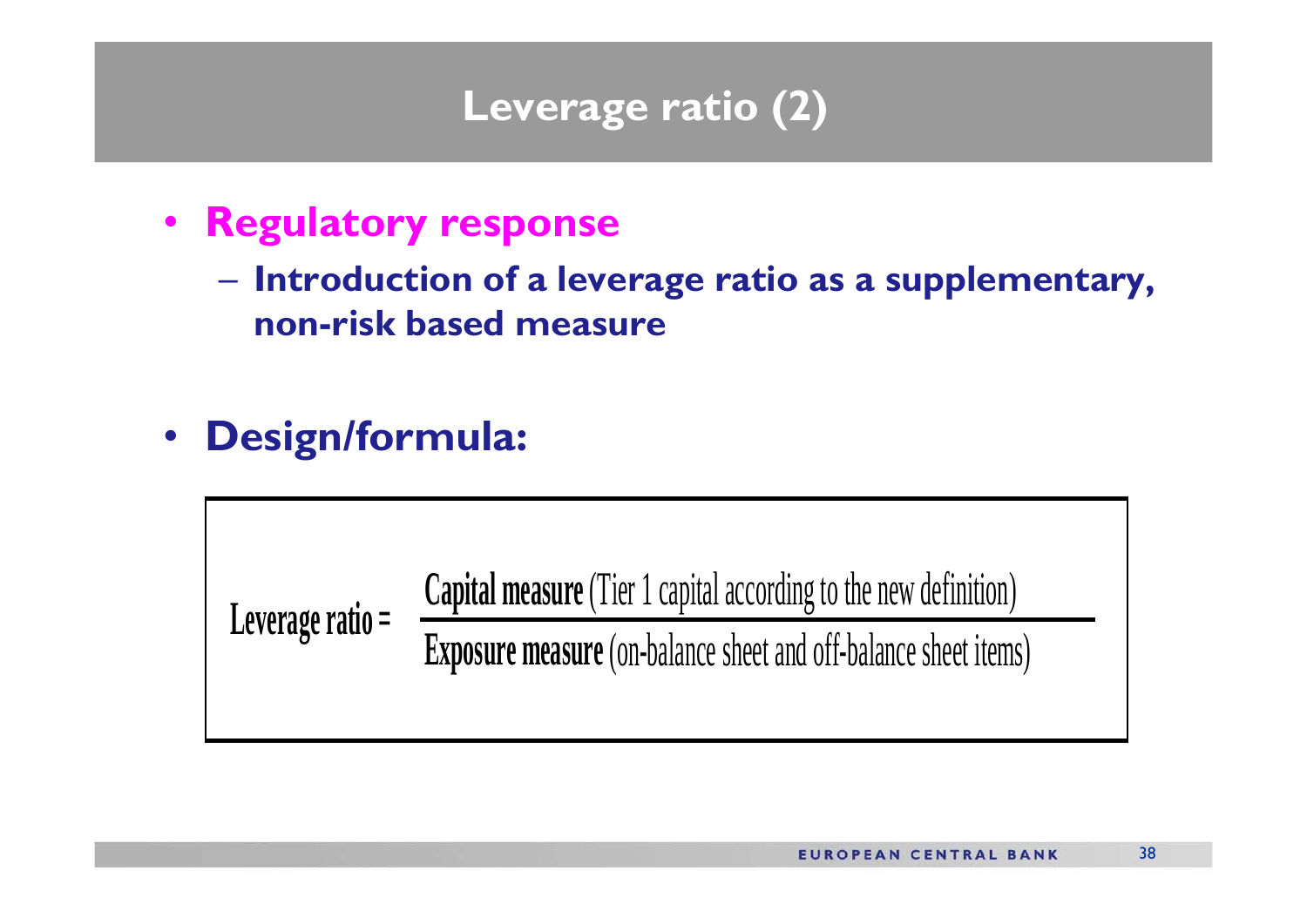## **Liquidity risk standards (1)**

- **Crisis experiences:**
	- **Over-reliance on short-term market funding to finance longer-term assets**
	- $\mathcal{L}_{\mathcal{A}}$  , and the set of the set of the set of the set of the set of the set of the set of the set of the set of the set of the set of the set of the set of the set of the set of the set of the set of the set of th **Faulty assumptions and plain disregard of market liquidity**
	- $\mathcal{L}_{\mathcal{A}}$  **Neglect of certain sources of cash flow drains (e.g. margin requirements)**
	- **=> Inadequacy of liquidity risk management at many firms**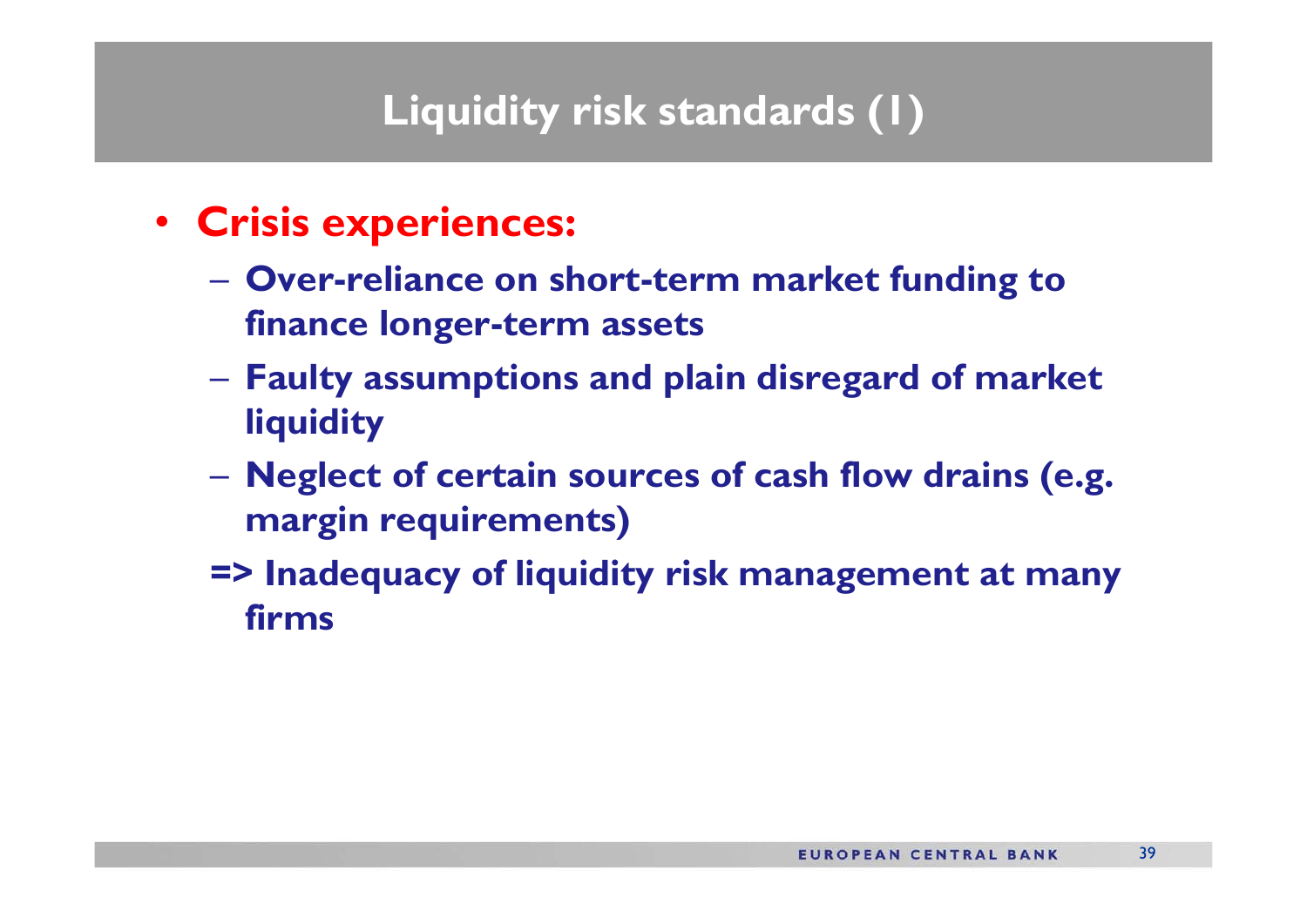### **Liquidity risk standards (2)**

- **Regulatory response**
	- **Raising international liquidity risk standards**
		- **Introduction of "Principles for Sound Liquidity Risk Management and Supervision" in 2008**
		- **Regulatory liquidity risk framework as part of Basel III, issued in 2010**

40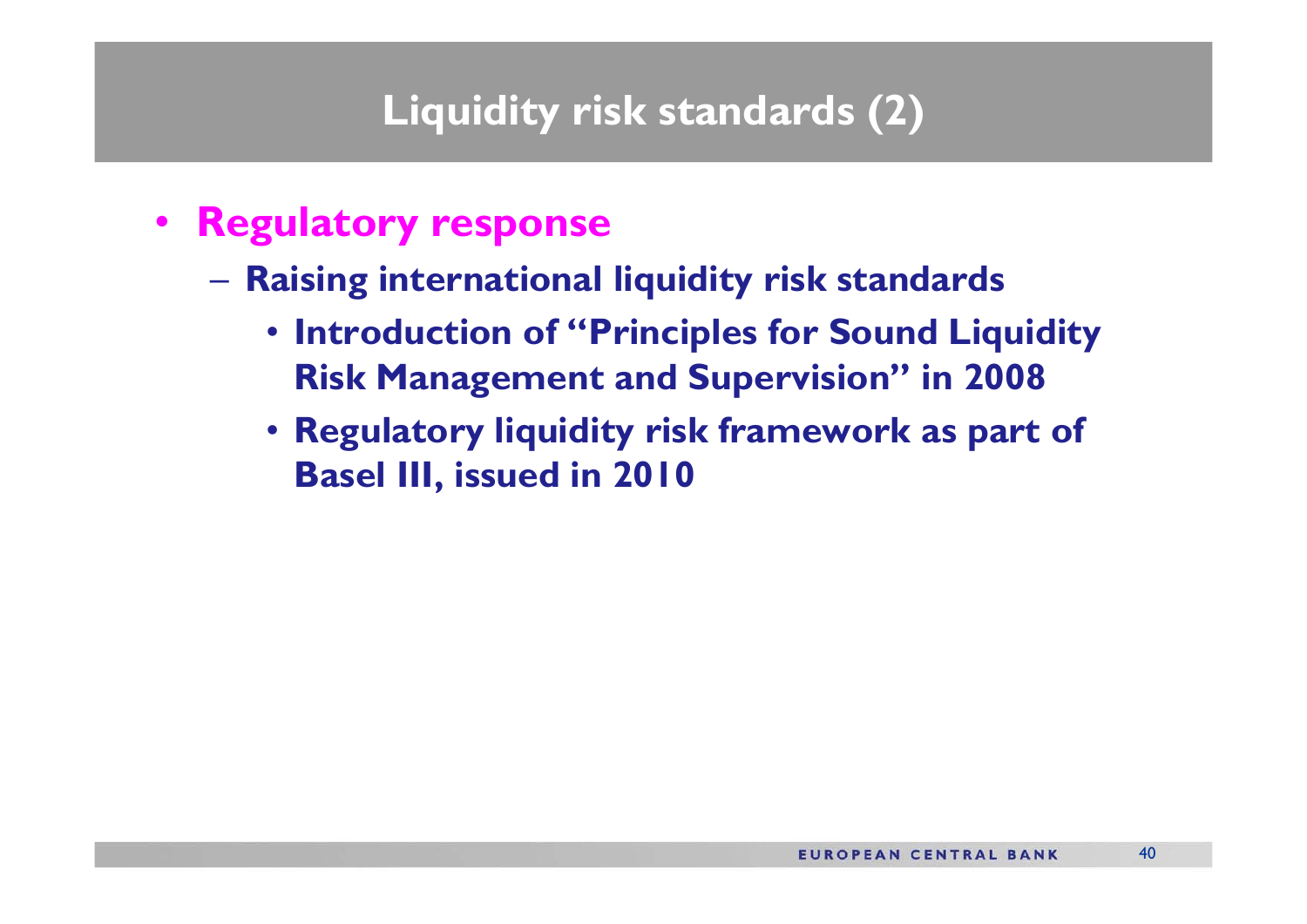#### **Two liquidity risk standards (1)**

**1. Liquidity Coverage Ratio (LCR):**



#### $\bullet$ **Purpose:**

 $\mathcal{L}_{\mathcal{A}}$  Establish a minimum level of high-quality liquid assets to withstand an acute stress scenario lasting one month

41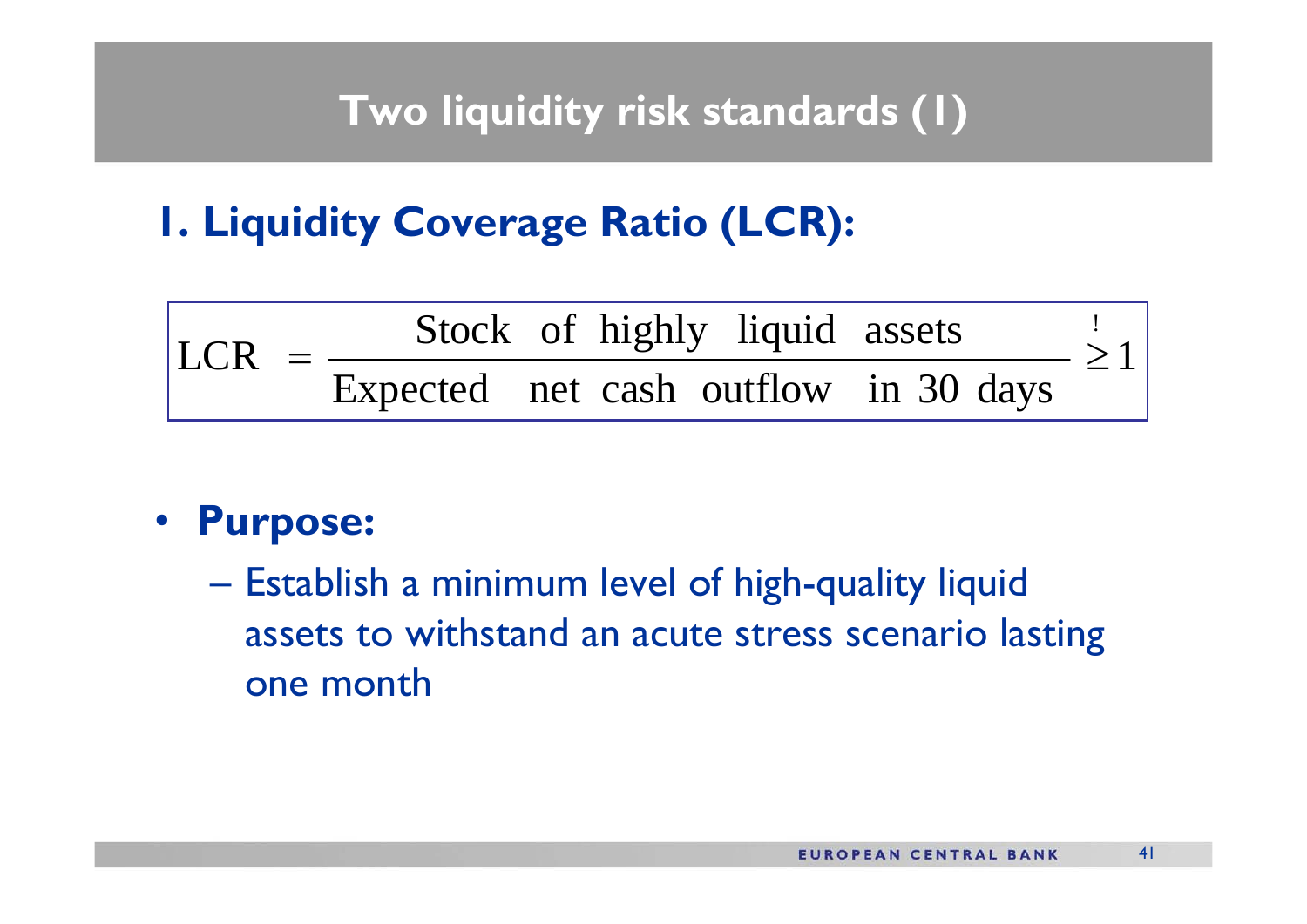#### **Two liquidity risk standards (2)**

## **2. Net stable funding ratio (NSFR):**

Required amount of stable funding  $\geq 1$  $\text{NSFR} = \frac{\text{Available amount of stable funding}}{\geq}$  $NSFR =$ 

#### • **Purpose:**

– To ensure a closer alignment of the funding of longerterm assets or activities by more stable medium or longer-term liability and equity financing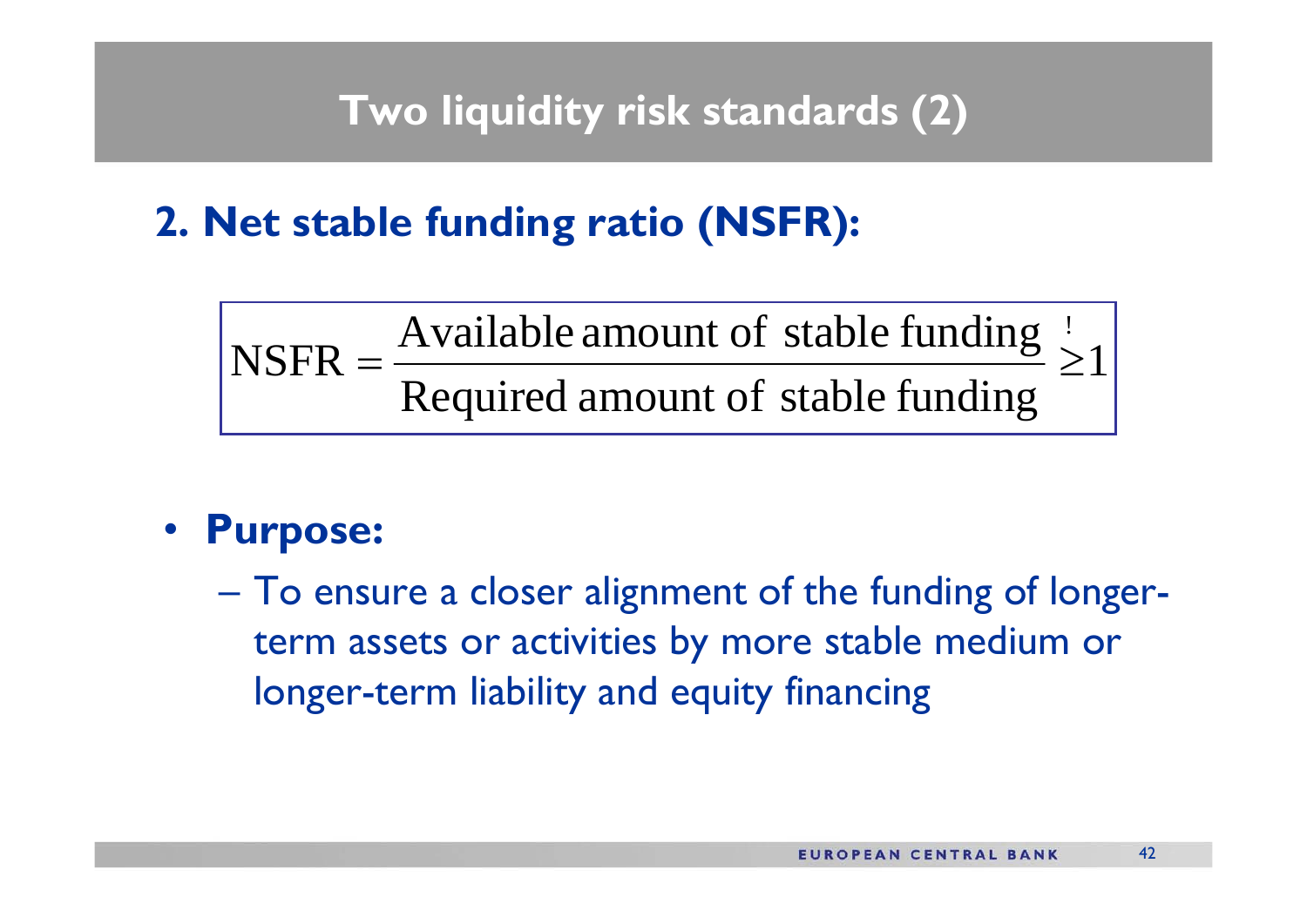#### **Calibration and phase-in arrangements**

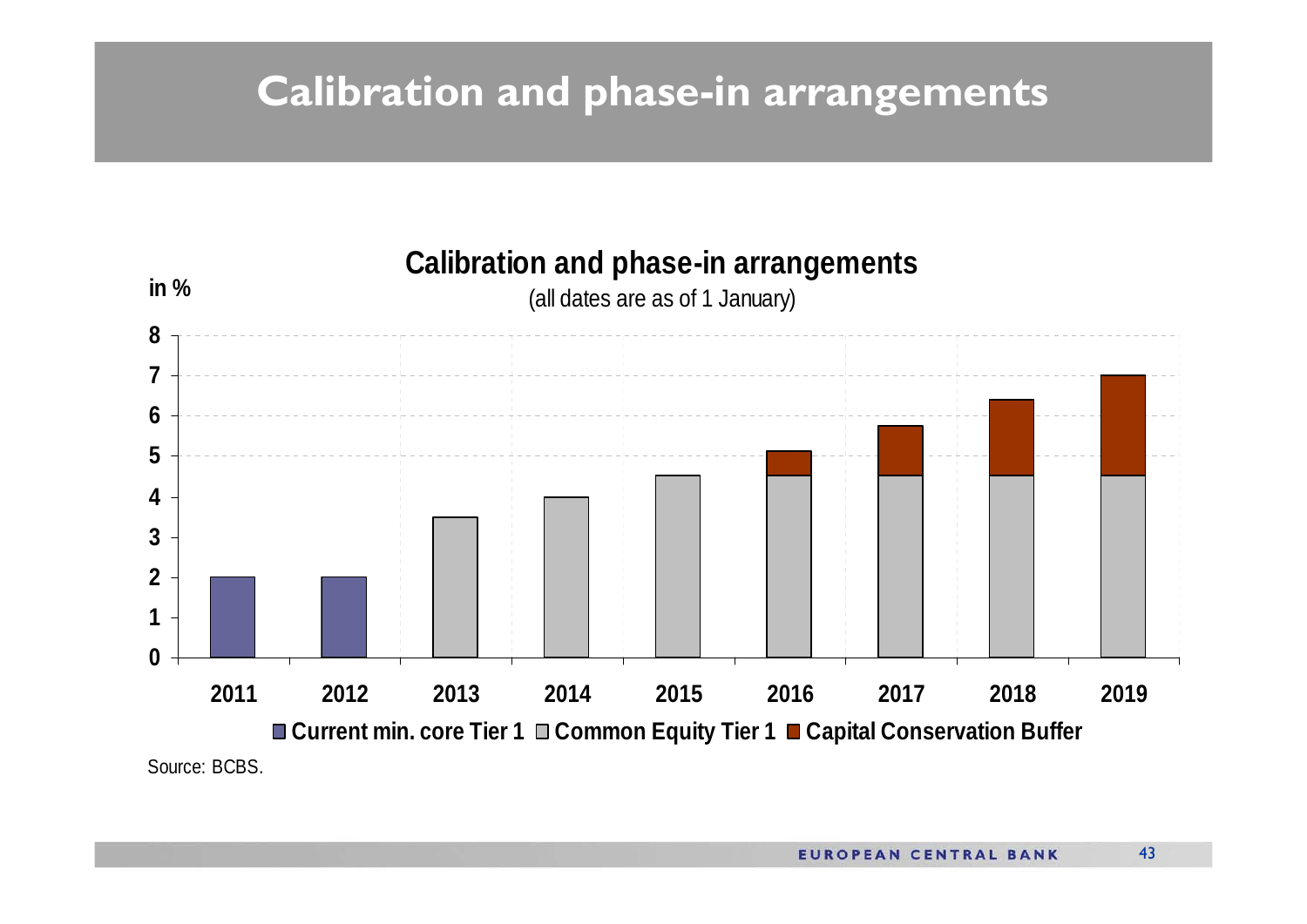## **The new capital rules will decrease the capital ratios of large banks in the EU**

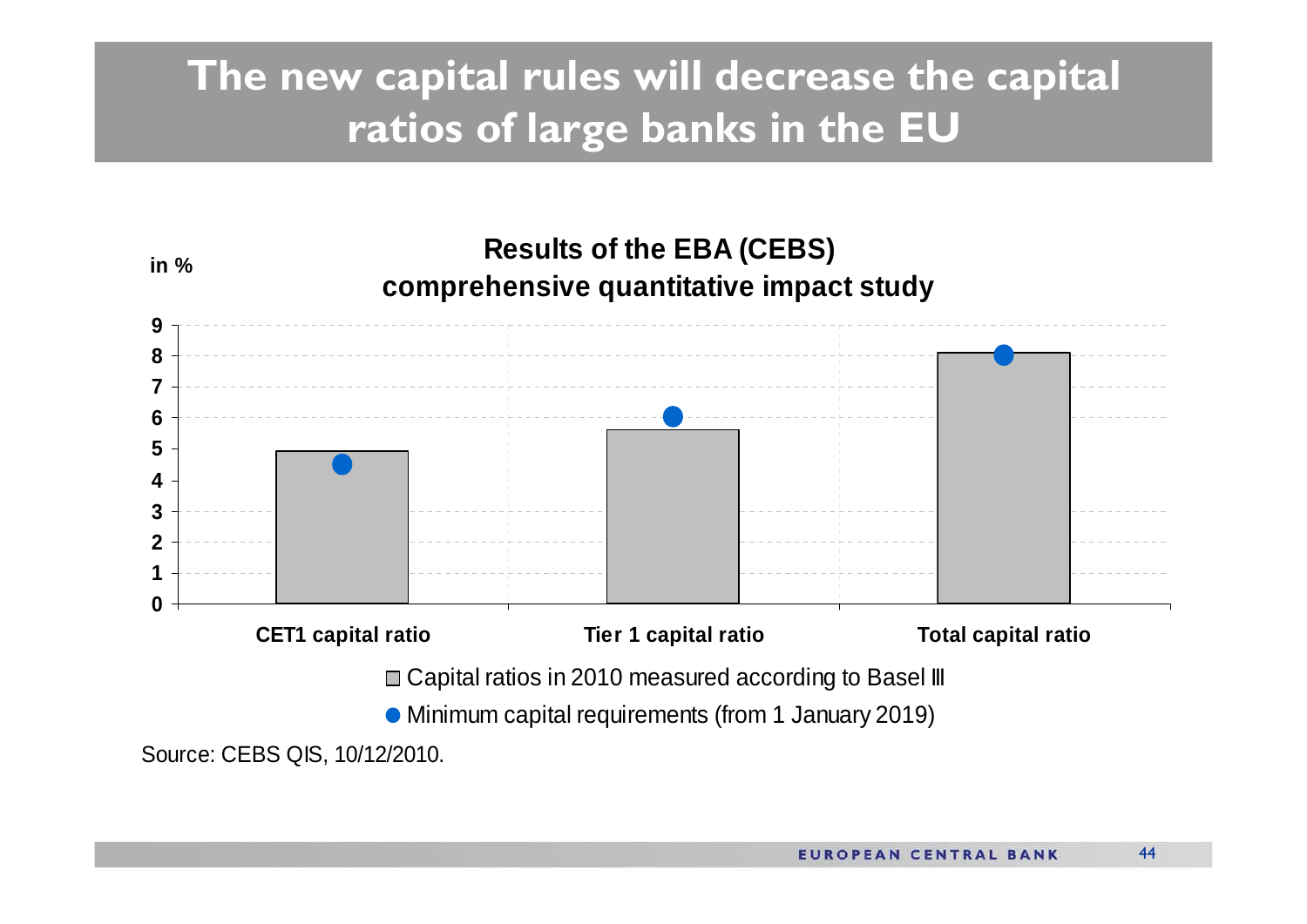## **Impact of the Liquidity Coverage Ratio on EU banks**

LCR impact for Group1 and Group 2 banks



 **Median of large internationally active institutions below 100% level**

#### **Large dispersion of impact of LCR on banks in both groups**

The bar chart shows the dispersion in the impact of the regulation, with the red line representing the median impact for the two respective groups. Group 1 banks are large, internationally active financial institutions. Group 2 banks are smaller, locally oriented institutions.

Source: CEBS, Results of the Comprehensive Quantitative Impact Study, 16 December 2010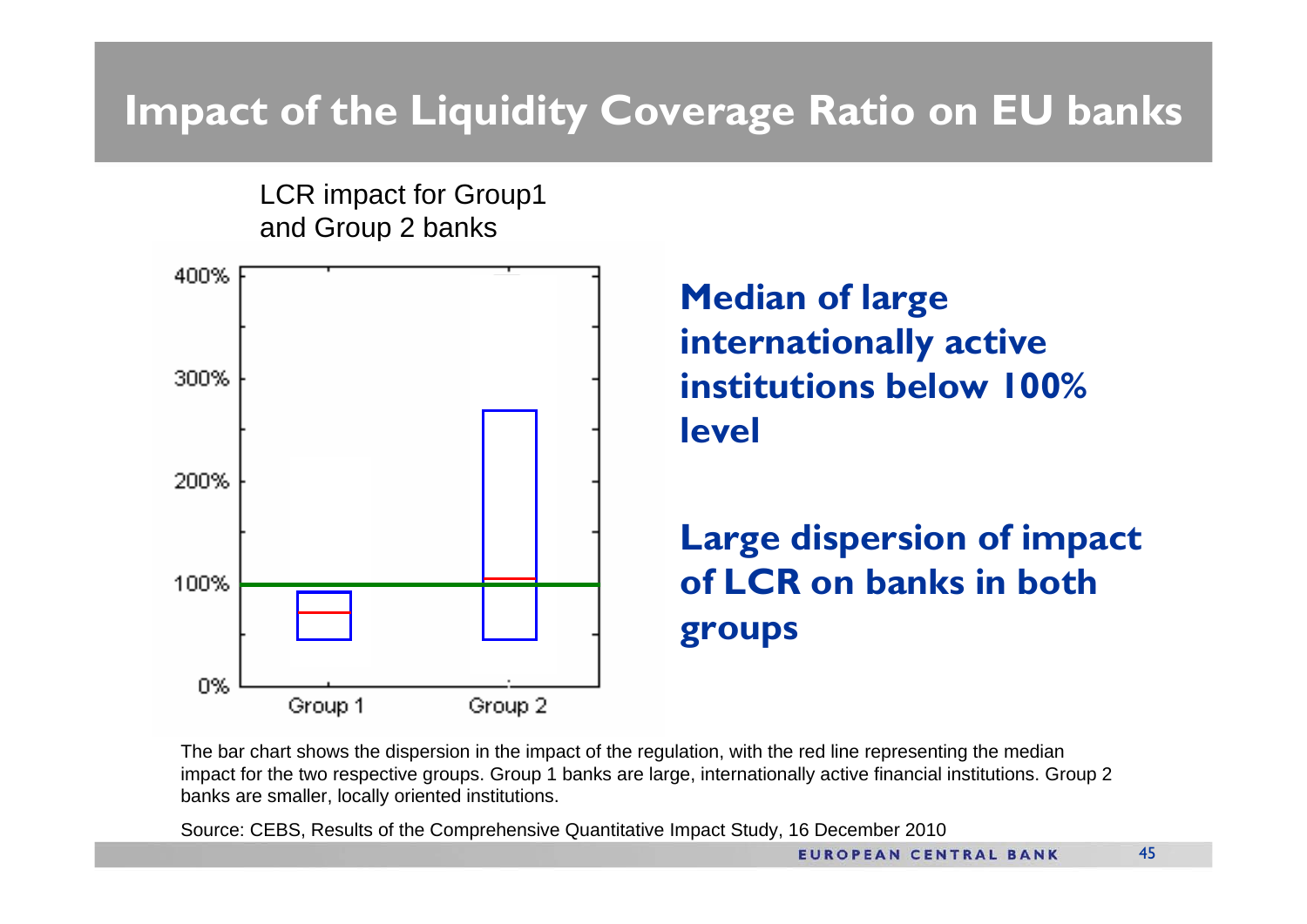## **Impact of the Liquidity Coverage Ratio on EU banks (2)**

NSFR impact for Group1 and Group 2 banks



 **Median of large internationally active institutions below 100% level**

#### **Dispersion of impact of NSFR on banks in both groups**

The bar chart shows the dispersion in the impact of the regulation, with the red line representing the median impact for the two respective groups. Group 1 banks are large, internationally active financial institutions. Group 2 banks are smaller, locally oriented institutions.

Source: CEBS, Results of the Comprehensive Quantitative Impact Study, 16 December 2010